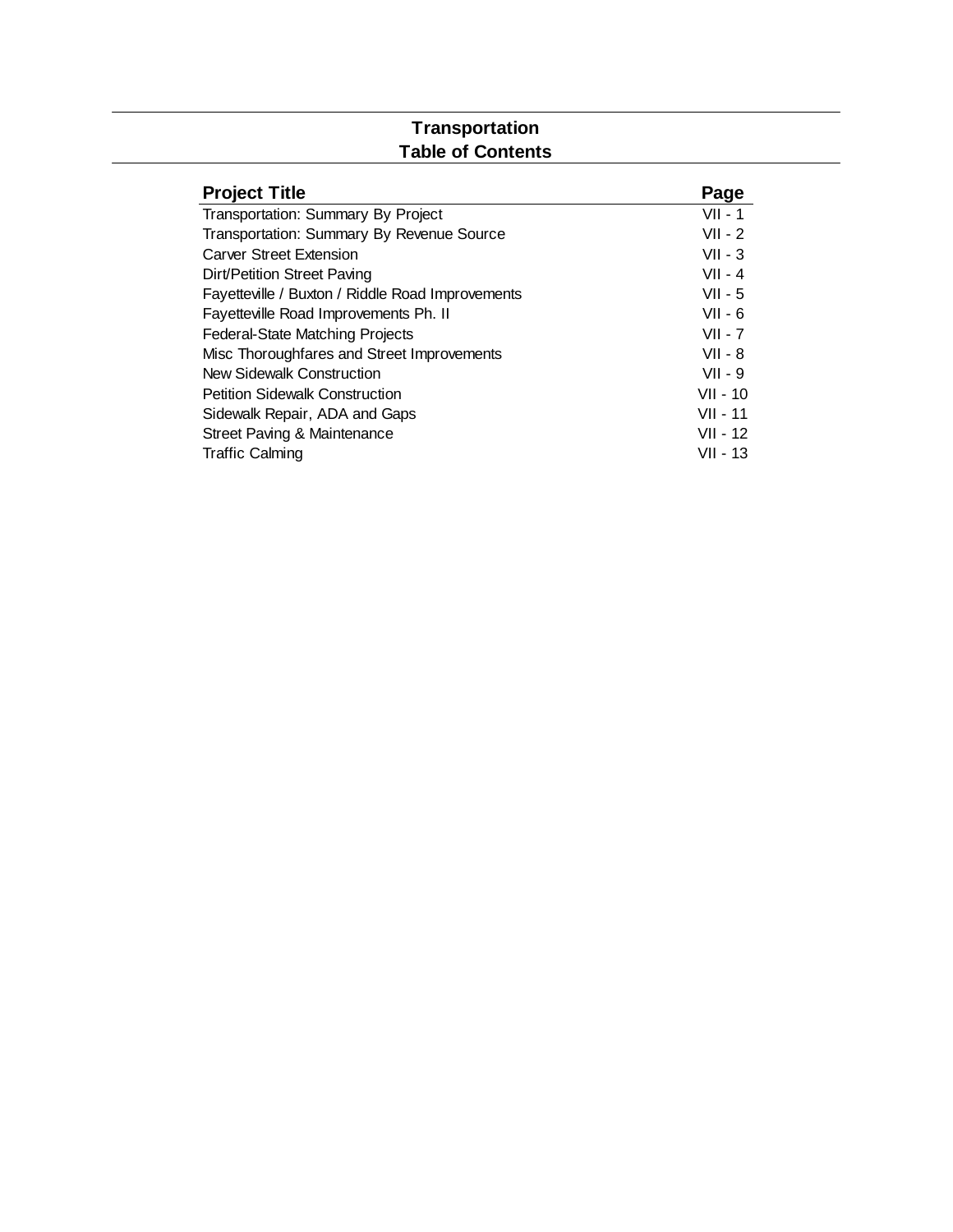|                                                           | <b>Program Category: Transportation</b> |             |             |                           |             |            |             |                        |                      |  |  |  |  |  |
|-----------------------------------------------------------|-----------------------------------------|-------------|-------------|---------------------------|-------------|------------|-------------|------------------------|----------------------|--|--|--|--|--|
|                                                           |                                         |             |             | <b>SUMMARY BY PROJECT</b> |             |            |             |                        |                      |  |  |  |  |  |
| Category                                                  | <b>Prior Year</b>                       | FY 2014-15  | FY 2015-16  | FY 2016-17                | FY 2017-18  | FY 2018-19 | FY 2019-20  | <b>Future</b><br>Years | <b>Total Request</b> |  |  |  |  |  |
| <b>Carver Street</b><br>Extension                         | 8,185,000                               | 0           | 0           | 0                         | 0           | 0          | $\mathbf 0$ | $\mathbf 0$            | 8,185,000            |  |  |  |  |  |
| Dirt/Petition<br><b>Street Paving</b>                     | 250,000                                 | 450,000     | 450,000     | 1,000,000                 | 600,000     | 0          | $\mathbf 0$ | $\mathbf 0$            | 2,750,000            |  |  |  |  |  |
| Fayetteville /<br>Buxton / Riddle<br>Road<br>Improvements | 5,000,000                               | $\mathbf 0$ | 0           | 0                         | $\mathbf 0$ | 0          | $\mathbf 0$ | $\mathbf 0$            | 5,000,000            |  |  |  |  |  |
| Fayetteville<br>Road<br>Improvements<br>Ph. II            | 8,035,789                               | 0           | 0           | 0                         | 0           | 0          | $\mathbf 0$ | $\mathbf 0$            | 8,035,789            |  |  |  |  |  |
| Federal-State<br>Matching<br>Projects                     | 10,157,717                              | 528,695     | 371,325     | 741,725                   | 500,000     | 500,000    | $\mathbf 0$ | $\mathbf 0$            | 12,799,462           |  |  |  |  |  |
| Misc<br>Thoroughfares<br>and Street<br>Improvements       | 3,490,772                               | $\mathbf 0$ | 0           | $\mathbf 0$               | $\pmb{0}$   | $\pmb{0}$  | $\mathbf 0$ | $\mathbf 0$            | 3,490,772            |  |  |  |  |  |
| <b>New Sidewalk</b><br>Construction                       | 7,407,690                               | 0           | 250,000     | 300,000                   | 300,000     | 300,000    | 300,000     | $\mathbf 0$            | 8,857,690            |  |  |  |  |  |
| Petition<br>Sidewalk<br>Construction                      | 424,119                                 | 400,000     | 0           | 0                         | $\mathbf 0$ | 0          | $\mathbf 0$ | $\mathbf 0$            | 824,119              |  |  |  |  |  |
| Sidewalk<br>Repair, ADA<br>and Gaps                       | 200,000                                 | 0           | 100,000     | 100,000                   | 100,000     | 100,000    | 100,000     | $\mathbf 0$            | 700,000              |  |  |  |  |  |
| <b>Street Paving</b><br>& Maintenance                     | $\mathbf 0$                             | 1,000,000   | 0           | $\mathbf 0$               | 0           | 0          | $\mathbf 0$ | $\mathbf 0$            | 1,000,000            |  |  |  |  |  |
| <b>Traffic Calming</b>                                    | 1,475,000                               | 125,551     | 0           | $\boldsymbol{0}$          | 0           | 0          | $\mathbf 0$ | 0                      | 1,600,551            |  |  |  |  |  |
|                                                           | \$44,626,087                            | \$2,504,246 | \$1,171,325 | \$2,141,725               | \$1,500,000 | \$900,000  | \$400,000   | \$0                    | \$53,243,383         |  |  |  |  |  |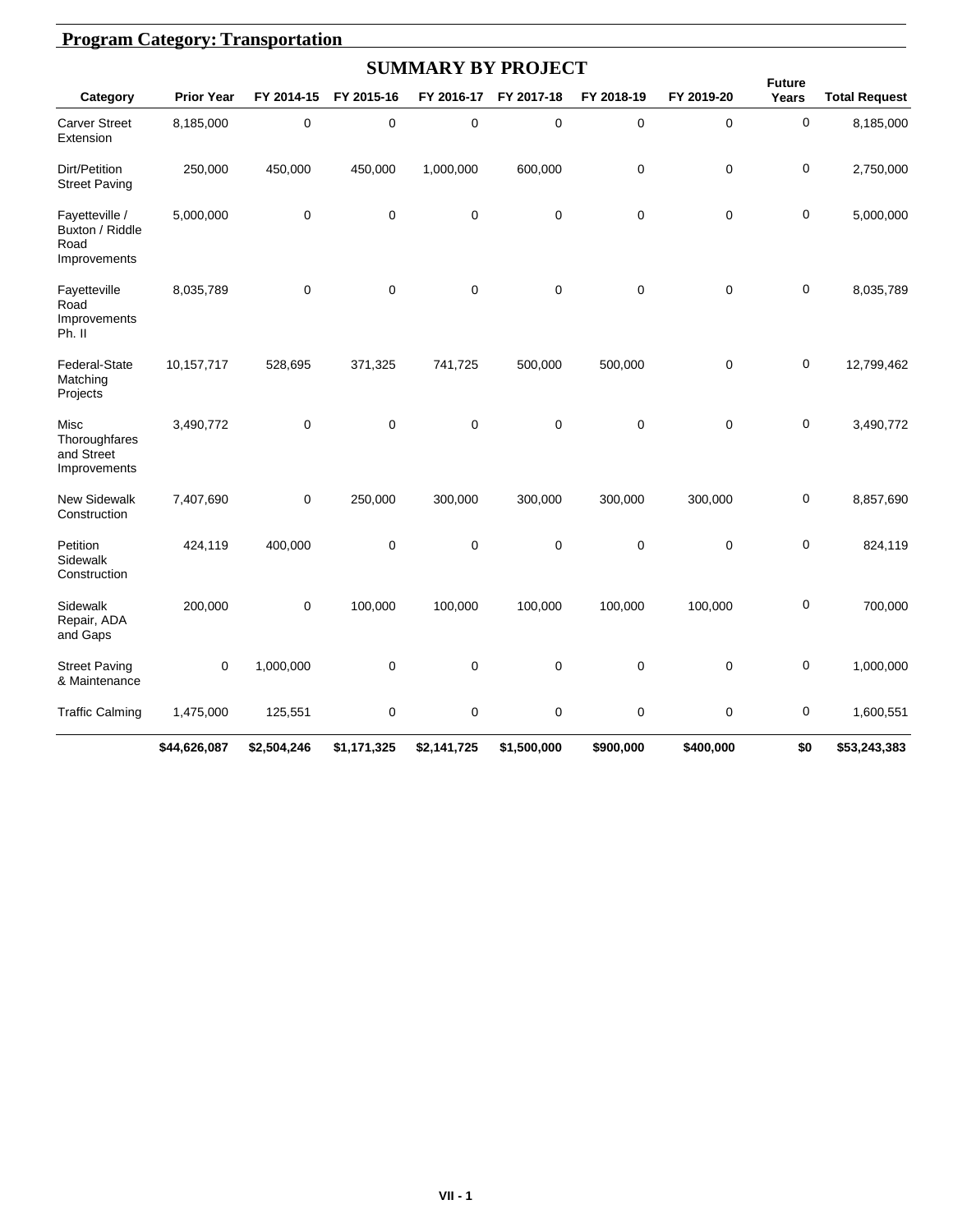#### **SUMMARY BY REVENUE SOURCE**

|                          |                   |             |             |             |             |            |            | <b>Future</b> |     |                    |
|--------------------------|-------------------|-------------|-------------|-------------|-------------|------------|------------|---------------|-----|--------------------|
| Category                 | <b>Prior Year</b> | FY 2014-15  | FY 2015-16  | FY 2016-17  | FY 2017-18  | FY 2018-19 | FY 2019-20 | Years         |     | <b>Total Funds</b> |
| Unidentified             | 0                 | 0           | 1,171,325   | 2,141,725   | 1,500,000   | 900.000    | 400.000    |               | 0   | 6,113,050          |
| <b>Rev Unauthorized</b>  |                   |             |             |             |             |            |            |               |     | 0                  |
| <b>Rev Authorized</b>    |                   |             |             |             |             |            |            |               |     | 0                  |
| Pay-As-You-Go            | 1,204,948         |             |             |             |             |            |            |               | 0   | 1,204,948          |
| Other                    | 1.272.229         | 1.000.000   |             |             |             |            |            |               | 0   | 2,272,229          |
| Intergovernmental        | 4.978.049         |             |             |             |             |            | $\Omega$   |               | 0   | 4,978,049          |
| <b>Installment Sales</b> | 4,705,803         | 1,504,246   |             | 0           |             |            | $\Omega$   |               | 0   | 6,210,049          |
| Impact Fees              | 23,973,919        |             |             | 0           |             |            | 0          |               | 0   | 23,973,919         |
| <b>GOB Unauthorized</b>  |                   |             |             |             |             |            |            |               |     |                    |
| <b>GOB Authorized</b>    | 8,491,139         |             |             |             |             |            | 0          |               | 0   | 8,491,139          |
|                          | \$44,626,087      | \$2,504,246 | \$1,171,325 | \$2,141,725 | \$1,500,000 | \$900,000  | \$400,000  |               | \$0 | \$53,243,383       |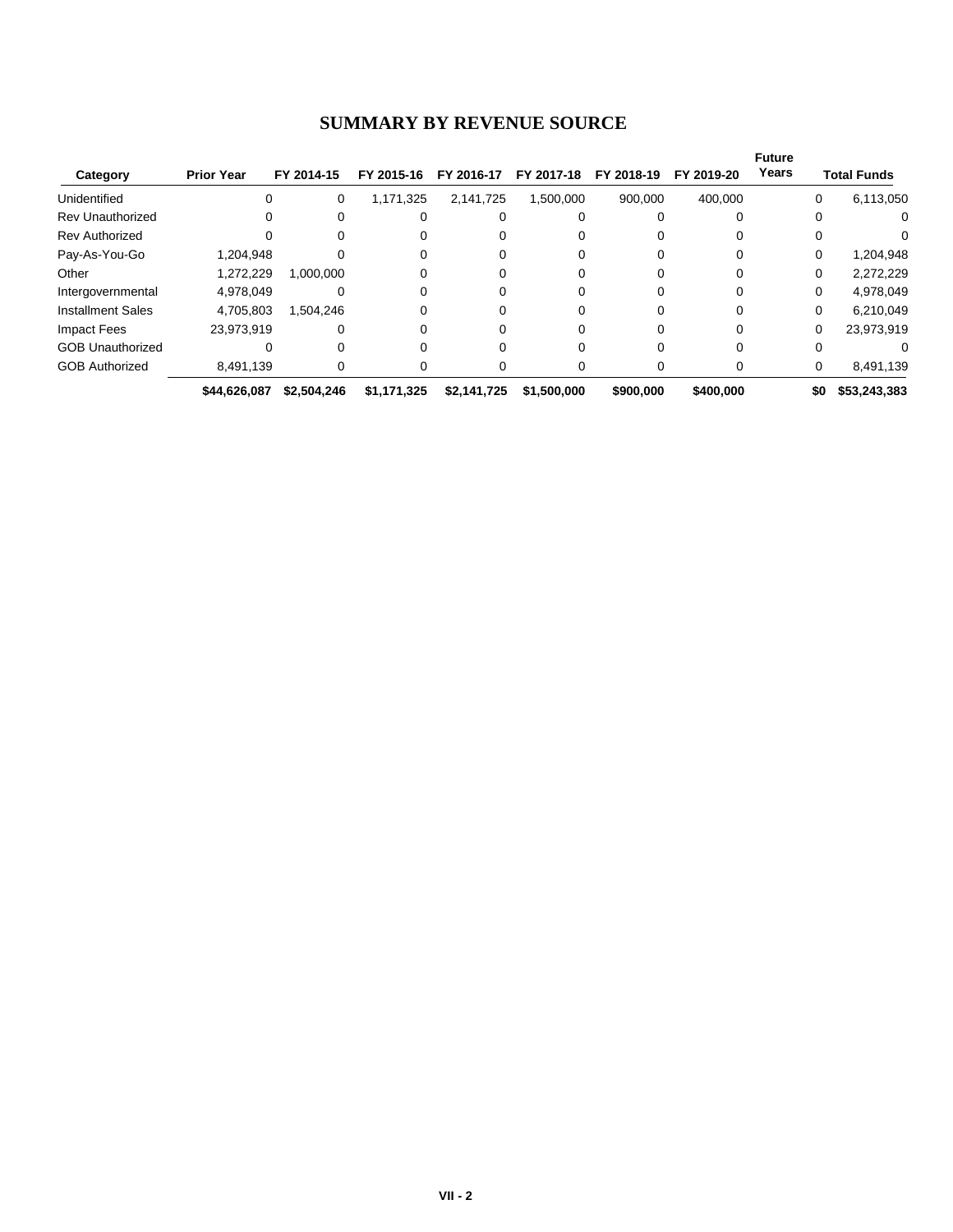| Service Area                                                                                                |                           |             | Department                           |            |                  | Division/Program:                                    |         | District:              |              |  |  |  |
|-------------------------------------------------------------------------------------------------------------|---------------------------|-------------|--------------------------------------|------------|------------------|------------------------------------------------------|---------|------------------------|--------------|--|--|--|
| Transportation                                                                                              |                           |             | <b>Public Works</b>                  |            |                  | Engineering                                          |         | 2                      |              |  |  |  |
| <b>Project Title</b><br><b>Carver Street Extension</b>                                                      |                           |             | <b>Pin Number</b><br>0833-01-45-7719 |            |                  | <b>Master Plan</b><br>Long Range Transportation Plan |         |                        |              |  |  |  |
|                                                                                                             |                           |             |                                      |            |                  |                                                      |         |                        |              |  |  |  |
| <b>Project Description</b>                                                                                  |                           |             |                                      |            |                  |                                                      |         |                        |              |  |  |  |
| This project extends Carver Street one mile in northeastern Durham from<br>Danube Lane east to Hamlin Road. |                           |             |                                      |            |                  |                                                      |         |                        |              |  |  |  |
|                                                                                                             |                           |             |                                      |            |                  |                                                      |         |                        |              |  |  |  |
| PROJECT STATUS -                                                                                            |                           | June 2014   |                                      |            | PROJECTED DATES: |                                                      |         | <b>TYPE REQUEST</b>    |              |  |  |  |
|                                                                                                             | <b>Total Expenditures</b> | \$1,327,043 |                                      | Beginning  |                  | 07/12                                                |         | Continuation           |              |  |  |  |
|                                                                                                             |                           |             |                                      | Completion |                  | 12/14                                                |         |                        |              |  |  |  |
|                                                                                                             |                           |             |                                      |            |                  |                                                      |         | <b>Future</b>          |              |  |  |  |
| <b>Appropriation</b>                                                                                        | <b>Prior Year</b>         | 2014-15     | 2015-16                              | 2016-17    | 2017-18          | 2018-19                                              | 2019-20 | Years                  | <b>TOTAL</b> |  |  |  |
| Planning/Design                                                                                             | \$2,050,000               | \$0         | \$0                                  | \$0        | \$0              | \$0                                                  | \$0     | \$0                    | \$2,050,000  |  |  |  |
| Land                                                                                                        | \$2,635,000               | \$0         | \$0                                  | \$0        | \$0              | \$0                                                  | \$0     | \$0                    | \$2,635,000  |  |  |  |
| Construction                                                                                                | \$3,500,000               | \$0         | \$0                                  | \$0        | \$0              | \$0                                                  | \$0     | \$0                    | \$3,500,000  |  |  |  |
| <b>Total</b>                                                                                                | \$8,185,000               | \$0         | \$0                                  | \$0        | \$0              | \$0                                                  | \$0     | \$0                    | \$8,185,000  |  |  |  |
| Revenue                                                                                                     | <b>Prior Year</b>         | 2014-15     | 2015-16                              | 2016-17    | 2017-18          | 2018-19                                              | 2019-20 | <b>Future</b><br>Years | <b>TOTAL</b> |  |  |  |
| Pay-As-You-Go                                                                                               | \$0                       | \$0         | \$0                                  | \$0        | \$0              | \$0                                                  | \$0     | \$0                    | \$0          |  |  |  |
| <b>GOB Authorized</b>                                                                                       | \$0                       | \$0         | \$0                                  | \$0        | \$0              | \$0                                                  | \$0     | \$0                    | \$0          |  |  |  |
| <b>GOB Unauthorize</b>                                                                                      | \$0                       | \$0         | \$0                                  | \$0        | \$0              | \$0                                                  | \$0     | \$0                    | \$0          |  |  |  |
| <b>Rev Authorized</b>                                                                                       | \$0                       | \$0         | \$0                                  | \$0        | \$0              | \$0                                                  | \$0     | \$0                    | \$0          |  |  |  |
| Rev Unauthorized                                                                                            | \$0                       | \$0         | \$0                                  | \$0        | \$0              | \$0                                                  | \$0     | \$0                    | \$0          |  |  |  |
| <b>Installment Sales</b>                                                                                    | \$0                       | \$0         | \$0                                  | \$0        | \$0              | \$0                                                  | \$0     | \$0                    | \$0          |  |  |  |
| <b>Impact Fees</b>                                                                                          | \$8,185,000               | \$0         | \$0                                  | \$0        | \$0              | \$0                                                  | \$0     | \$0                    | \$8,185,000  |  |  |  |
| Intergovernmental                                                                                           | \$0                       | \$0         | \$0                                  | \$0        | \$0              | \$0                                                  | \$0     | \$0                    | \$0          |  |  |  |
| Other                                                                                                       | \$0                       | \$0         | \$0                                  | \$0        | \$0              | \$0                                                  | \$0     | \$0                    | \$0          |  |  |  |
| Unidentified                                                                                                | \$0                       | \$0         | \$0                                  | \$0        | \$0              | \$0                                                  | \$0     | \$0                    | \$0          |  |  |  |
| <b>Total</b>                                                                                                | \$8,185,000               | \$0         | \$0                                  | \$0        | \$0              | \$0                                                  | \$0     | \$0                    | \$8,185,000  |  |  |  |
| <b>Operating</b>                                                                                            | <b>Prior Year</b>         | 2014-15     | 2015-16                              | 2016-17    | 2017-18          | 2018-19                                              | 2019-20 | <b>Future</b><br>Years | <b>TOTAL</b> |  |  |  |
| <b>Capital Outlay</b>                                                                                       | \$0                       | \$0         | \$0                                  | \$0        | \$0              | \$0                                                  | \$0     | \$0                    | \$0          |  |  |  |
| Maint/Operations                                                                                            | \$0                       | \$0         | \$0                                  | \$0        | \$0              | \$0                                                  | \$0     | \$0                    | \$0          |  |  |  |
| Personnel                                                                                                   | \$0                       | \$0         | \$0                                  | \$0        | \$0              | \$0                                                  | \$0     | \$0                    | \$0          |  |  |  |
| <b>Total</b>                                                                                                | \$0                       | \$0         | \$0                                  | \$0        | \$0              | \$0                                                  | \$0     | \$0                    | \$0          |  |  |  |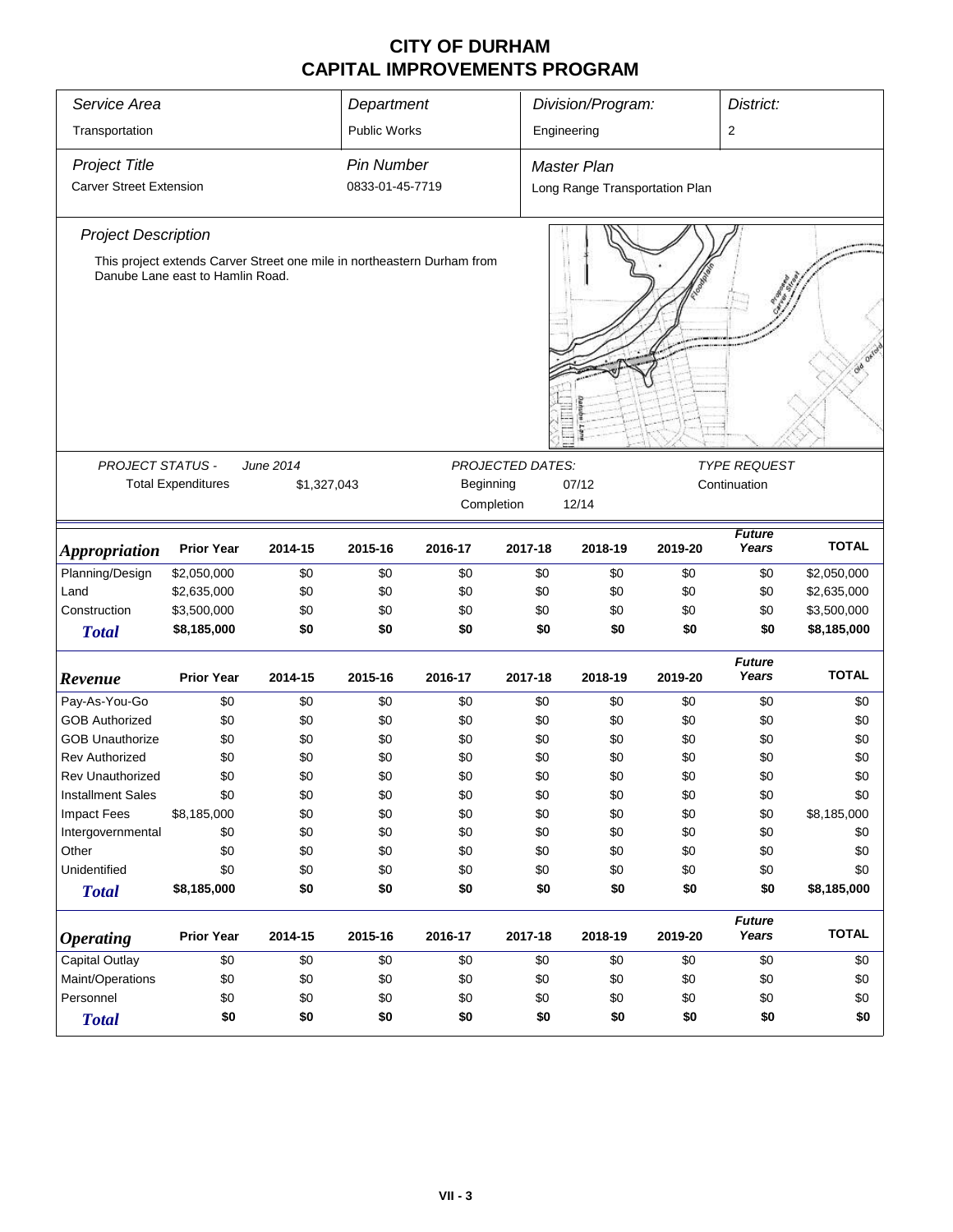| Service Area                                        |                           |                                                                                                                                                                                                                                        | Department          |             |                                                | Division/Program: |         | District:              |              |  |  |
|-----------------------------------------------------|---------------------------|----------------------------------------------------------------------------------------------------------------------------------------------------------------------------------------------------------------------------------------|---------------------|-------------|------------------------------------------------|-------------------|---------|------------------------|--------------|--|--|
| Transportation                                      |                           |                                                                                                                                                                                                                                        | <b>Public Works</b> |             |                                                | Engineering       |         | All                    |              |  |  |
| <b>Project Title</b><br>Dirt/Petition Street Paving |                           |                                                                                                                                                                                                                                        | <b>Pin Number</b>   |             | Master Plan<br><b>Pavement Condition Study</b> |                   |         |                        |              |  |  |
| <b>Project Description</b>                          |                           | Funding is to pave gravel or dirt streets. The projects have been ordered by<br>City Council once a successful petition has been completed by the property<br>owners, or have been ordered under City Councils Enabling Act Authority. |                     |             |                                                |                   |         |                        |              |  |  |
| <b>PROJECT STATUS -</b>                             |                           | June 2014                                                                                                                                                                                                                              |                     |             | <b>PROJECTED DATES:</b>                        |                   |         | <b>TYPE REQUEST</b>    |              |  |  |
|                                                     | <b>Total Expenditures</b> |                                                                                                                                                                                                                                        | \$0                 |             | Beginning                                      | 07/12             |         | Continuation           |              |  |  |
|                                                     |                           |                                                                                                                                                                                                                                        |                     |             | Completion                                     | 07/18             |         |                        |              |  |  |
| <i><b>Appropriation</b></i>                         | <b>Prior Year</b>         | 2014-15                                                                                                                                                                                                                                | 2015-16             | 2016-17     | 2017-18                                        | 2018-19           | 2019-20 | <b>Future</b><br>Years | <b>TOTAL</b> |  |  |
| Construction                                        | \$250,000                 | \$450,000                                                                                                                                                                                                                              | \$450,000           | \$1,000,000 | \$600,000                                      | \$0               | \$0     | \$0                    | \$2,750,000  |  |  |
| <b>Total</b>                                        | \$250,000                 | \$450,000                                                                                                                                                                                                                              | \$450,000           | \$1,000,000 | \$600,000                                      | \$0               | \$0     | \$0                    | \$2,750,000  |  |  |
| Revenue                                             | <b>Prior Year</b>         | 2014-15                                                                                                                                                                                                                                | 2015-16             | 2016-17     | 2017-18                                        | 2018-19           | 2019-20 | <b>Future</b><br>Years | <b>TOTAL</b> |  |  |
| <b>Installment Sales</b>                            | \$250,000                 | \$450,000                                                                                                                                                                                                                              | \$0                 | \$0         | \$0                                            | \$0               | \$0     | \$0                    | \$700,000    |  |  |
| Unidentified                                        | \$0                       | \$0                                                                                                                                                                                                                                    | \$450,000           | \$1,000,000 | \$600,000                                      | \$0               | \$0     | \$0                    | \$2,050,000  |  |  |
| <b>Total</b>                                        | \$250,000                 | \$450,000                                                                                                                                                                                                                              | \$450,000           | \$1,000,000 | \$600,000                                      | \$0               | \$0     | \$0                    | \$2,750,000  |  |  |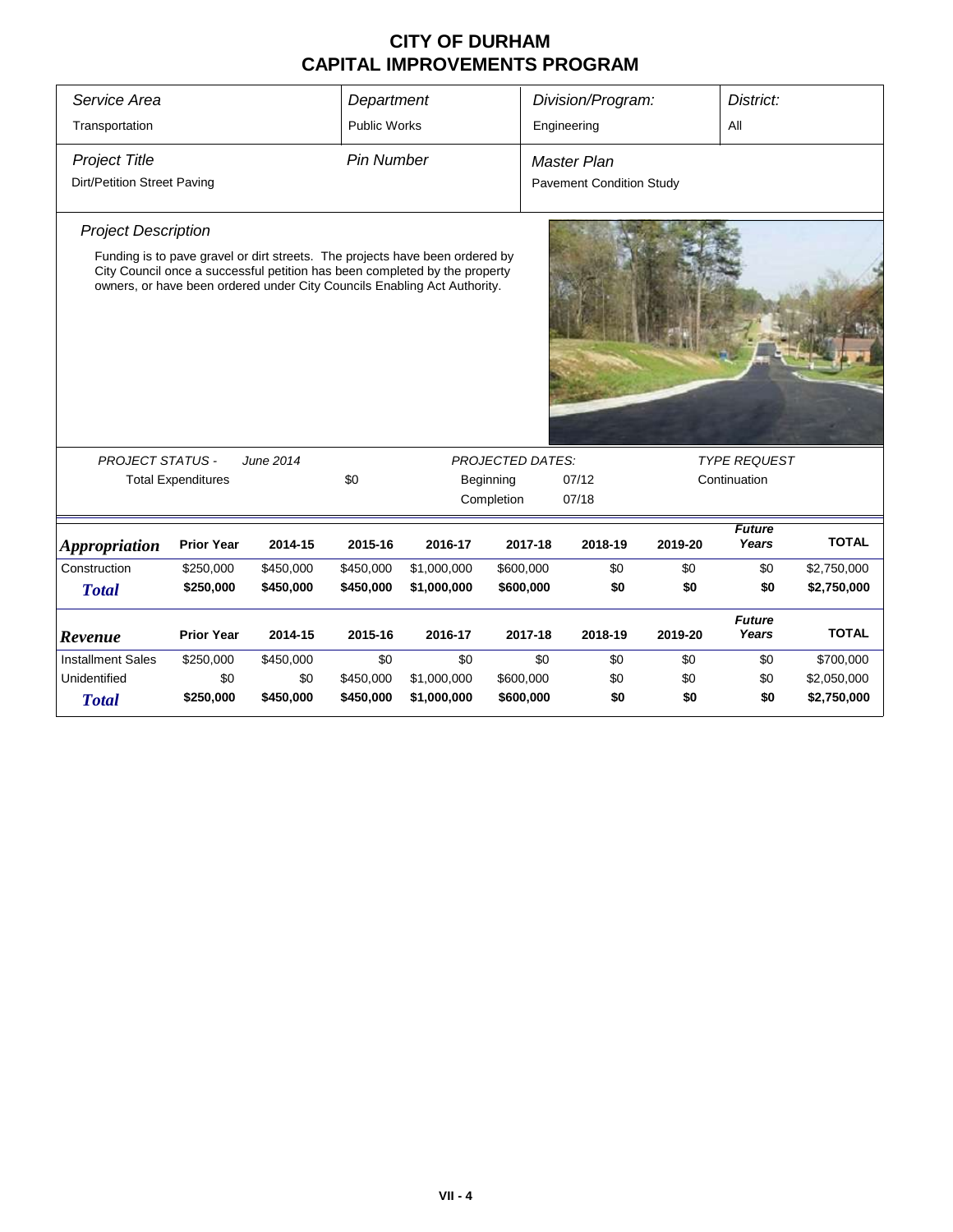| Service Area                                                                |                           |                                                                                                                                                               | Department          |         |                         | Division/Program:             |            | District:              |              |
|-----------------------------------------------------------------------------|---------------------------|---------------------------------------------------------------------------------------------------------------------------------------------------------------|---------------------|---------|-------------------------|-------------------------------|------------|------------------------|--------------|
| Transportation                                                              |                           |                                                                                                                                                               | <b>Public Works</b> |         |                         | Engineering Survey, Design an |            | $\overline{4}$         |              |
| <b>Project Title</b><br>Fayetteville / Buxton / Riddle Road<br>Improvements |                           |                                                                                                                                                               | <b>Pin Number</b>   |         |                         | <b>Master Plan</b>            |            |                        |              |
| <b>Project Description</b>                                                  |                           | This project will provide improvements to Fayetteville Road by realignment of<br>Buxton Road and Riddle Road to form one intersection with Fayetteville Road. |                     |         |                         |                               |            |                        |              |
| <b>PROJECT STATUS -</b>                                                     |                           | June 2014                                                                                                                                                     |                     |         | <b>PROJECTED DATES:</b> |                               |            | <b>TYPE REQUEST</b>    |              |
|                                                                             | <b>Total Expenditures</b> |                                                                                                                                                               | \$0                 |         | Beginning               | 07/13                         | <b>New</b> |                        |              |
|                                                                             |                           |                                                                                                                                                               |                     |         | Completion              | 12/14                         |            |                        |              |
| <b>Appropriation</b>                                                        | <b>Prior Year</b>         | 2014-15                                                                                                                                                       | 2015-16             | 2016-17 | 2017-18                 | 2018-19                       | 2019-20    | <b>Future</b><br>Years | <b>TOTAL</b> |
| Land                                                                        | \$1,600,000               | \$0                                                                                                                                                           | \$0                 | \$0     | \$0                     | \$0                           | \$0        | \$0                    | \$1,600,000  |
| Construction                                                                | \$3,400,000               | \$0                                                                                                                                                           | \$0                 | \$0     | \$0                     | \$0                           | \$0        | \$0                    | \$3,400,000  |
| <b>Total</b>                                                                | \$5,000,000               | \$0                                                                                                                                                           | \$0                 | \$0     | \$0                     | \$0                           | \$0        | \$0                    | \$5,000,000  |
| Revenue                                                                     | <b>Prior Year</b>         | 2014-15                                                                                                                                                       | 2015-16             | 2016-17 | 2017-18                 | 2018-19                       | 2019-20    | <b>Future</b><br>Years | <b>TOTAL</b> |
| <b>Impact Fees</b>                                                          | \$5,000,000               | \$0                                                                                                                                                           | \$0                 | \$0     | \$0                     | \$0                           | \$0        | \$0                    | \$5,000,000  |
| <b>Total</b>                                                                | \$5,000,000               | \$0                                                                                                                                                           | \$0                 | \$0     | \$0                     | \$0                           | \$0        | \$0                    | \$5,000,000  |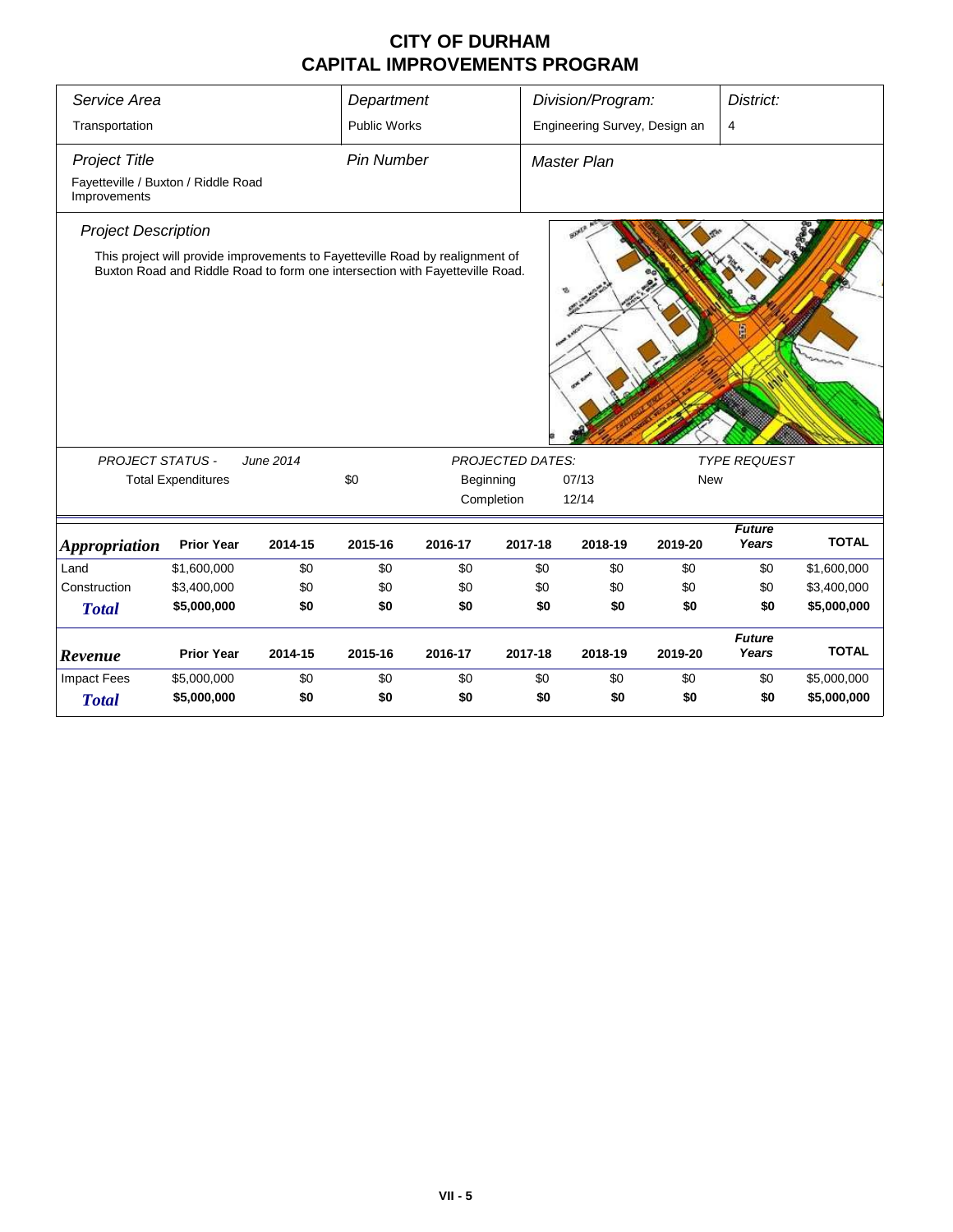| Service Area<br>Transportation                                                                                                                                                                                                                                                                  |                           |             | Department<br>Public Works |           |            | Division/Program:<br>Engineering                     |         | District:<br>4         |              |  |  |  |
|-------------------------------------------------------------------------------------------------------------------------------------------------------------------------------------------------------------------------------------------------------------------------------------------------|---------------------------|-------------|----------------------------|-----------|------------|------------------------------------------------------|---------|------------------------|--------------|--|--|--|
|                                                                                                                                                                                                                                                                                                 |                           |             |                            |           |            |                                                      |         |                        |              |  |  |  |
| <b>Project Title</b>                                                                                                                                                                                                                                                                            |                           |             | <b>Pin Number</b>          |           |            | <b>Master Plan</b><br>Long Range Transportation Plan |         |                        |              |  |  |  |
| Fayetteville Road Improvements Ph. II                                                                                                                                                                                                                                                           |                           |             | 0729-02-76-3045            |           |            |                                                      |         |                        |              |  |  |  |
| <b>Project Description</b>                                                                                                                                                                                                                                                                      |                           |             |                            |           |            |                                                      |         |                        |              |  |  |  |
| This project will provide improvements to Fayetteville Road that promotes<br>safety and better traffic flow. The project limits are from Riddle Road south to<br>Woodcroft Parkway.<br>44 03' 50.4' E<br><b>PROJECT STATUS -</b><br><b>PROJECTED DATES:</b><br><b>TYPE REQUEST</b><br>June 2014 |                           |             |                            |           |            |                                                      |         |                        |              |  |  |  |
|                                                                                                                                                                                                                                                                                                 |                           |             |                            |           |            |                                                      |         |                        |              |  |  |  |
|                                                                                                                                                                                                                                                                                                 | <b>Total Expenditures</b> | \$1,025,304 |                            | Beginning |            | 07/12                                                |         | Continuation           |              |  |  |  |
|                                                                                                                                                                                                                                                                                                 |                           |             |                            |           | Completion | 12/15                                                |         |                        |              |  |  |  |
|                                                                                                                                                                                                                                                                                                 |                           |             |                            |           |            |                                                      |         |                        |              |  |  |  |
| <b>Appropriation</b>                                                                                                                                                                                                                                                                            | <b>Prior Year</b>         | 2014-15     | 2015-16                    | 2016-17   | 2017-18    | 2018-19                                              | 2019-20 | <b>Future</b><br>Years | <b>TOTAL</b> |  |  |  |
| Planning/Design                                                                                                                                                                                                                                                                                 | \$1,000,000               | \$0         | \$0                        | \$0       | \$0        | \$0                                                  | \$0     | \$0                    | \$1,000,000  |  |  |  |
| Land                                                                                                                                                                                                                                                                                            | \$0                       | \$0         | \$0                        | \$0       | \$0        | \$0                                                  | \$0     | \$0                    | \$0          |  |  |  |
| Construction                                                                                                                                                                                                                                                                                    | \$7,035,789               | \$0         | \$0                        | \$0       | \$0        | \$0                                                  | \$0     | \$0                    | \$7,035,789  |  |  |  |
| Equip/Furnishings                                                                                                                                                                                                                                                                               | \$0                       | \$0         | \$0                        | \$0       | \$0        | \$0                                                  | \$0     | \$0                    | \$0          |  |  |  |
| Contingency                                                                                                                                                                                                                                                                                     | \$0                       | \$0         | \$0                        | \$0       | \$0        | \$0                                                  | \$0     | \$0                    | \$0          |  |  |  |
| <b>Total</b>                                                                                                                                                                                                                                                                                    | \$8,035,789               | \$0         | \$0                        | \$0       | \$0        | \$0                                                  | \$0     | \$0                    | \$8,035,789  |  |  |  |
| Revenue                                                                                                                                                                                                                                                                                         | <b>Prior Year</b>         | 2014-15     | 2015-16                    | 2016-17   | 2017-18    | 2018-19                                              | 2019-20 | <b>Future</b><br>Years | <b>TOTAL</b> |  |  |  |
| Pay-As-You-Go                                                                                                                                                                                                                                                                                   | \$0                       | \$0         | \$0                        | \$0       | \$0        | \$0                                                  | \$0     | \$0                    | \$0          |  |  |  |
| <b>GOB Authorized</b>                                                                                                                                                                                                                                                                           | \$0                       | \$0         | \$0                        | \$0       | \$0        | \$0                                                  | \$0     | \$0                    | \$0          |  |  |  |
| <b>GOB Unauthorize</b>                                                                                                                                                                                                                                                                          | \$0                       | \$0         | \$0                        | \$0       | \$0        | \$0                                                  | \$0     | \$0                    | \$0          |  |  |  |
| <b>Rev Authorized</b>                                                                                                                                                                                                                                                                           | \$0                       | \$0         | \$0                        | \$0       | \$0        | \$0                                                  | \$0     | \$0                    | \$0          |  |  |  |
| Rev Unauthorized                                                                                                                                                                                                                                                                                | \$0                       | \$0         | \$0                        | \$0       | \$0        | \$0                                                  | \$0     | \$0                    | \$0          |  |  |  |
| <b>Installment Sales</b>                                                                                                                                                                                                                                                                        | \$0                       | \$0         | \$0                        | \$0       | \$0        | \$0                                                  | \$0     | \$0                    | \$0          |  |  |  |
| <b>Impact Fees</b>                                                                                                                                                                                                                                                                              | \$8,035,789               | \$0         | \$0                        | \$0       | \$0        | \$0                                                  | \$0     | \$0                    | \$8,035,789  |  |  |  |
| Intergovernmental                                                                                                                                                                                                                                                                               | \$0                       | \$0         | \$0                        | \$0       | \$0        | \$0                                                  | \$0     | \$0                    | \$0          |  |  |  |
| Other                                                                                                                                                                                                                                                                                           | \$0                       | \$0         | \$0                        | \$0       | \$0        | \$0                                                  | \$0     | \$0                    | \$0          |  |  |  |
| Unidentified                                                                                                                                                                                                                                                                                    | \$0                       | \$0         | \$0                        | \$0       | \$0        | \$0                                                  | \$0     | \$0                    | \$0          |  |  |  |
| <b>Total</b>                                                                                                                                                                                                                                                                                    | \$8,035,789               | \$0         | \$0                        | \$0       | \$0        | \$0                                                  | \$0     | \$0                    | \$8,035,789  |  |  |  |
| <b>Operating</b>                                                                                                                                                                                                                                                                                | <b>Prior Year</b>         | 2014-15     | 2015-16                    | 2016-17   | 2017-18    | 2018-19                                              | 2019-20 | <b>Future</b><br>Years | <b>TOTAL</b> |  |  |  |
| <b>Capital Outlay</b>                                                                                                                                                                                                                                                                           | \$0                       | \$0         | \$0                        | \$0       | \$0        | \$0                                                  | \$0     | \$0                    | \$0          |  |  |  |
| Maint/Operations                                                                                                                                                                                                                                                                                | \$0                       | \$0         | \$0                        | \$0       | \$0        | \$0                                                  | \$0     | \$0                    | \$0          |  |  |  |
| Personnel                                                                                                                                                                                                                                                                                       | \$0                       | \$0         | \$0                        | \$0       | \$0        | \$0                                                  | \$0     | \$0                    | \$0          |  |  |  |
| <b>Total</b>                                                                                                                                                                                                                                                                                    | \$0                       | \$0         | \$0                        | \$0       | \$0        | \$0                                                  | \$0     | \$0                    | \$0          |  |  |  |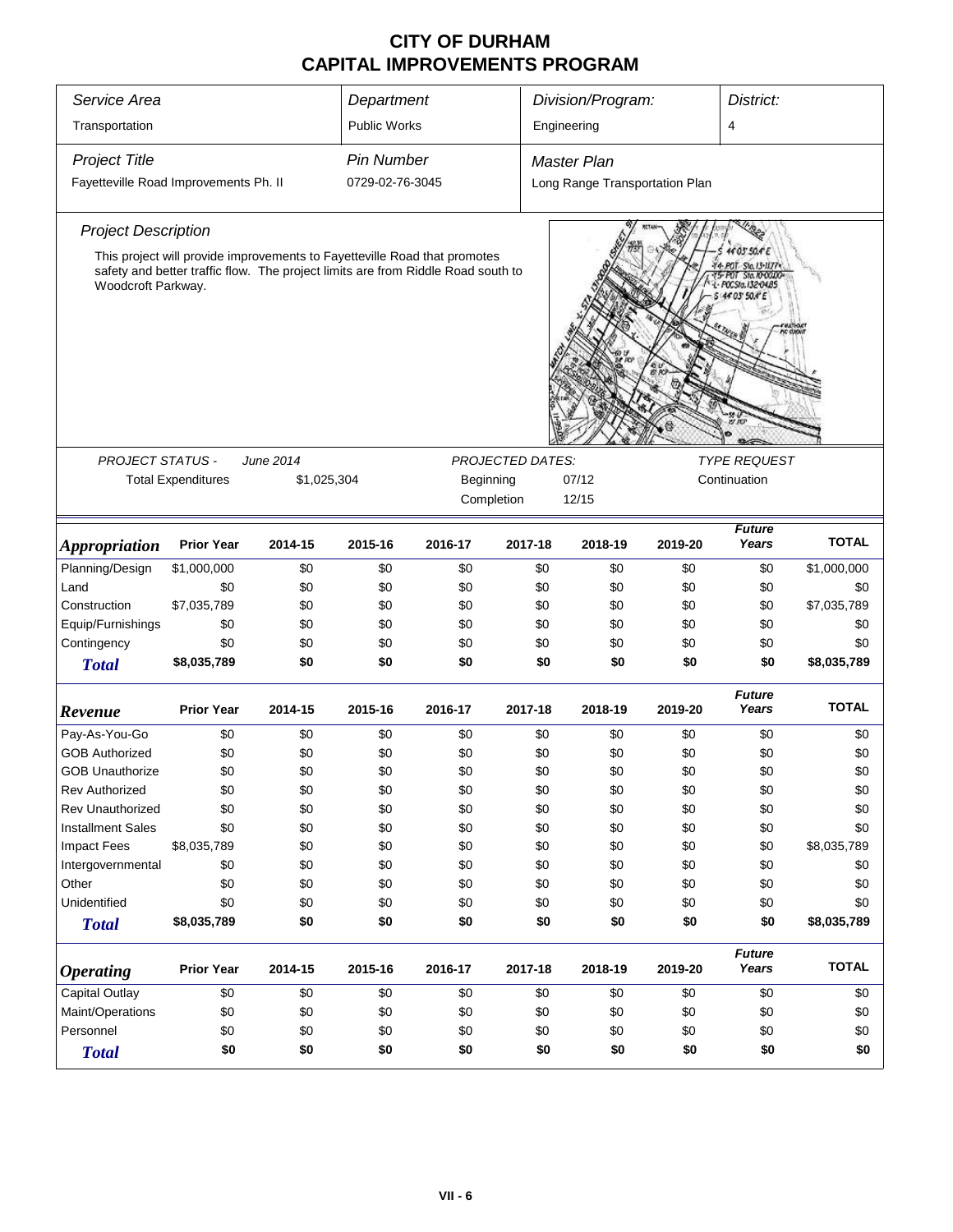| Service Area                           |                                                                                                                                                                                                                                                                                                                      |           | Department        |           |                         | Division/Program:                     | District: |                        |              |  |
|----------------------------------------|----------------------------------------------------------------------------------------------------------------------------------------------------------------------------------------------------------------------------------------------------------------------------------------------------------------------|-----------|-------------------|-----------|-------------------------|---------------------------------------|-----------|------------------------|--------------|--|
| Transportation                         |                                                                                                                                                                                                                                                                                                                      |           | Transportation    |           |                         | Transportation                        |           | All                    |              |  |
|                                        |                                                                                                                                                                                                                                                                                                                      |           |                   |           |                         |                                       |           |                        |              |  |
| <b>Project Title</b>                   |                                                                                                                                                                                                                                                                                                                      |           | <b>Pin Number</b> |           |                         | Master Plan                           |           |                        |              |  |
| <b>Federal-State Matching Projects</b> |                                                                                                                                                                                                                                                                                                                      |           |                   |           |                         | Long Range Transportation Plan (LRTP) |           |                        |              |  |
| <b>Project Description</b>             |                                                                                                                                                                                                                                                                                                                      |           |                   |           |                         |                                       |           |                        |              |  |
|                                        | The project provides local matching funds for federal and State transportation                                                                                                                                                                                                                                       |           |                   |           |                         |                                       |           |                        |              |  |
|                                        | grants for various roadway appearance, intersection capacity and safety<br>improvement projects. FY15 funding will address NC751 (Erwin Rd. to Duke<br>University Rd.) sidewalk project; Alston Ave. sidewalk project (Campus Hills to<br>Riddle Rd. & Carpenter-Fletcher to Sedwick Rd.); pedestrian betterment for |           |                   |           |                         |                                       |           |                        |              |  |
| Alston Ave. widening.                  |                                                                                                                                                                                                                                                                                                                      |           |                   |           |                         |                                       |           |                        |              |  |
|                                        |                                                                                                                                                                                                                                                                                                                      |           |                   |           |                         |                                       |           |                        |              |  |
|                                        |                                                                                                                                                                                                                                                                                                                      |           |                   |           |                         |                                       |           |                        |              |  |
|                                        |                                                                                                                                                                                                                                                                                                                      |           |                   |           |                         |                                       |           |                        |              |  |
|                                        |                                                                                                                                                                                                                                                                                                                      |           |                   |           |                         |                                       |           |                        |              |  |
|                                        |                                                                                                                                                                                                                                                                                                                      |           |                   |           |                         |                                       |           |                        |              |  |
| <b>PROJECT STATUS -</b>                |                                                                                                                                                                                                                                                                                                                      | June 2014 |                   |           | <b>PROJECTED DATES:</b> |                                       |           | <b>TYPE REQUEST</b>    |              |  |
|                                        | <b>Total Expenditures</b>                                                                                                                                                                                                                                                                                            |           | \$182,387         |           | Beginning               | 07/04                                 |           | Continuation           |              |  |
|                                        |                                                                                                                                                                                                                                                                                                                      |           |                   |           | Completion              | 06/20                                 |           |                        |              |  |
| <i><b>Appropriation</b></i>            | <b>Prior Year</b>                                                                                                                                                                                                                                                                                                    | 2014-15   | 2015-16           | 2016-17   | 2017-18                 | 2018-19                               | 2019-20   | <b>Future</b><br>Years | <b>TOTAL</b> |  |
| Planning/Design                        | \$1,124,726                                                                                                                                                                                                                                                                                                          | \$0       | \$0               | \$0       | \$0                     | \$0                                   | \$0       | \$0                    | \$1,124,726  |  |
| Land                                   | \$367,010                                                                                                                                                                                                                                                                                                            | \$0       | \$0               | \$0       | \$0                     | \$0                                   | \$0       | \$0                    | \$367,010    |  |
| Construction                           | \$8,665,981                                                                                                                                                                                                                                                                                                          | \$528,695 | \$371,325         | \$741,725 | \$500,000               | \$500,000                             | \$0       | \$0                    | 11,307,726   |  |
| Equip/Furnishings                      | \$0                                                                                                                                                                                                                                                                                                                  | \$0       | \$0               | \$0       | \$0                     | \$0                                   | \$0       | \$0                    | \$0          |  |
| Contingency                            | \$0                                                                                                                                                                                                                                                                                                                  | \$0       | \$0               | \$0       | \$0                     | \$0                                   | \$0       | \$0                    | \$0          |  |
| <b>Total</b>                           | \$10,157,717                                                                                                                                                                                                                                                                                                         | \$528,695 | \$371,325         | \$741,725 | \$500,000               | \$500,000                             | \$0       | \$0                    | \$12,799,462 |  |
| Revenue                                | <b>Prior Year</b>                                                                                                                                                                                                                                                                                                    | 2014-15   | 2015-16           | 2016-17   | 2017-18                 | 2018-19                               | 2019-20   | <b>Future</b><br>Years | <b>TOTAL</b> |  |
| Pay-As-You-Go                          | \$500,000                                                                                                                                                                                                                                                                                                            | \$0       | \$0               | \$0       | \$0                     | \$0                                   | \$0       | \$0                    | \$500,000    |  |
| <b>GOB Authorized</b>                  | \$4,041,139                                                                                                                                                                                                                                                                                                          | \$0       | \$0               | \$0       | \$0                     | \$0                                   | \$0       | \$0                    | \$4,041,139  |  |
| <b>GOB Unauthorize</b>                 | \$0                                                                                                                                                                                                                                                                                                                  | \$0       | \$0               | \$0       | \$0                     | \$0                                   | \$0       | \$0                    | \$0          |  |
| Rev Authorized                         | \$0                                                                                                                                                                                                                                                                                                                  | \$0       | \$0               | \$0       | \$0                     | \$0                                   | \$0       | \$0                    | \$0          |  |
| Rev Unauthorized                       | \$0                                                                                                                                                                                                                                                                                                                  | \$0       | \$0               | \$0       | \$0                     | \$0                                   | \$0       | \$0                    | \$0          |  |
| <b>Installment Sales</b>               | \$1,773,808                                                                                                                                                                                                                                                                                                          | \$528,695 | \$0               | \$0       | \$0                     | \$0                                   | \$0       | \$0                    | \$2,302,503  |  |
| <b>Impact Fees</b>                     | \$2,753,130                                                                                                                                                                                                                                                                                                          | \$0       | \$0               | \$0       | \$0                     | \$0                                   | \$0       | \$0                    | \$2,753,130  |  |
| Intergovernmental                      | \$980,000                                                                                                                                                                                                                                                                                                            | \$0       | \$0               | \$0       | \$0                     | \$0                                   | \$0       | \$0                    | \$980,000    |  |
| Other                                  | \$109,640                                                                                                                                                                                                                                                                                                            | \$0       | \$0               | \$0       | \$0                     | \$0                                   | \$0       | \$0                    | \$109,640    |  |
| Unidentified                           | \$0                                                                                                                                                                                                                                                                                                                  | \$0       | \$371,325         | \$741,725 | \$500,000               | \$500,000                             | \$0       | \$0                    | \$2,113,050  |  |
| <b>Total</b>                           | \$10,157,717                                                                                                                                                                                                                                                                                                         | \$528,695 | \$371,325         | \$741,725 | \$500,000               | \$500,000                             | \$0       | \$0                    | \$12,799,462 |  |
| <b>Operating</b>                       | <b>Prior Year</b>                                                                                                                                                                                                                                                                                                    | 2014-15   | 2015-16           | 2016-17   | 2017-18                 | 2018-19                               | 2019-20   | <b>Future</b><br>Years | <b>TOTAL</b> |  |
| <b>Capital Outlay</b>                  | \$0                                                                                                                                                                                                                                                                                                                  | \$0       | \$0               | \$0       | \$0                     | \$0                                   | \$0       | \$0                    | \$0          |  |
| Maint/Operations                       | \$0                                                                                                                                                                                                                                                                                                                  | \$0       | \$0               | \$0       | \$0                     | \$0                                   | \$0       | \$0                    | \$0          |  |
| Personnel                              | \$0                                                                                                                                                                                                                                                                                                                  | \$0       | \$0               | \$0       | \$0                     | \$0                                   | \$0       | \$0                    | \$0          |  |
| <b>Total</b>                           | \$0                                                                                                                                                                                                                                                                                                                  | \$0       | \$0               | \$0       | \$0                     | \$0                                   | \$0       | \$0                    | \$0          |  |
|                                        |                                                                                                                                                                                                                                                                                                                      |           |                   |           |                         |                                       |           |                        |              |  |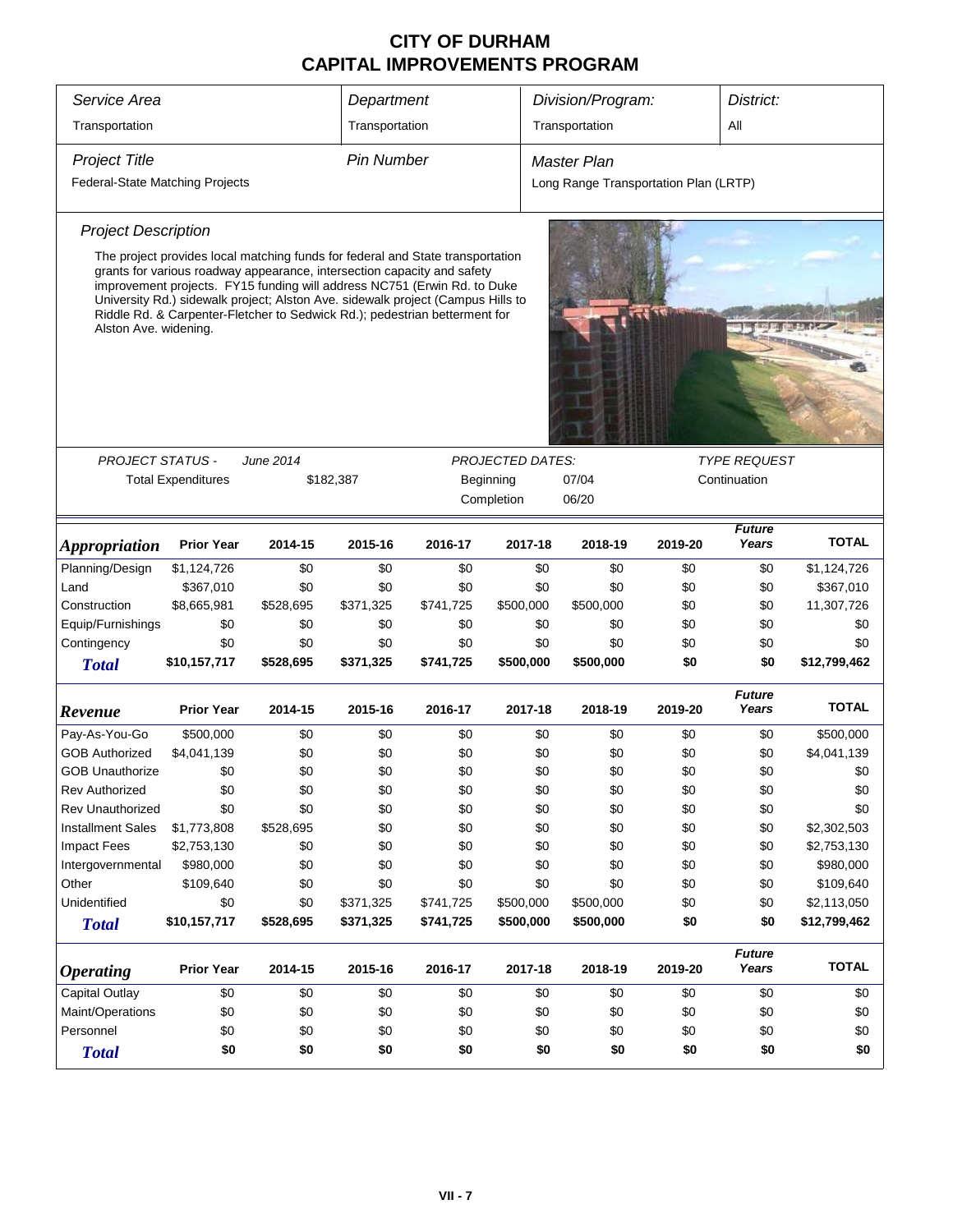| Service Area                                                                                                                                                                                                                                                                                                                                                                    |                           |         | Department        |            |         | Division/Program:              |         | District:              |              |  |  |  |
|---------------------------------------------------------------------------------------------------------------------------------------------------------------------------------------------------------------------------------------------------------------------------------------------------------------------------------------------------------------------------------|---------------------------|---------|-------------------|------------|---------|--------------------------------|---------|------------------------|--------------|--|--|--|
| Transportation                                                                                                                                                                                                                                                                                                                                                                  |                           |         | Transportation    |            |         | Transportation                 |         | All                    |              |  |  |  |
| <b>Project Title</b>                                                                                                                                                                                                                                                                                                                                                            |                           |         | <b>Pin Number</b> |            |         | Master Plan                    |         |                        |              |  |  |  |
| Misc Thoroughfares and Street<br>Improvements                                                                                                                                                                                                                                                                                                                                   |                           |         |                   |            |         | Long Range Transportation Plan |         |                        |              |  |  |  |
| <b>Project Description</b>                                                                                                                                                                                                                                                                                                                                                      |                           |         |                   |            |         |                                |         |                        |              |  |  |  |
| This project provides funding to construct missing segments of streets<br>between those segments not built by developers, plus other improvements like<br>turn lanes, intersection widening, new traffic signals and railroad crossing<br>safety improvements. Projects are citywide.<br><b>PROJECT STATUS -</b><br>June 2014<br><b>PROJECTED DATES:</b><br><i>TYPE REQUEST</i> |                           |         |                   |            |         |                                |         |                        |              |  |  |  |
|                                                                                                                                                                                                                                                                                                                                                                                 |                           |         |                   |            |         |                                |         |                        |              |  |  |  |
|                                                                                                                                                                                                                                                                                                                                                                                 |                           |         |                   |            |         |                                |         |                        |              |  |  |  |
|                                                                                                                                                                                                                                                                                                                                                                                 | <b>Total Expenditures</b> |         | \$0               | Beginning  |         | 07/04                          |         | Continuation           |              |  |  |  |
|                                                                                                                                                                                                                                                                                                                                                                                 |                           |         |                   | Completion |         | 07/15                          |         |                        |              |  |  |  |
| Appropriation                                                                                                                                                                                                                                                                                                                                                                   | <b>Prior Year</b>         | 2014-15 | 2015-16           | 2016-17    | 2017-18 | 2018-19                        | 2019-20 | <b>Future</b><br>Years | <b>TOTAL</b> |  |  |  |
| Planning/Design                                                                                                                                                                                                                                                                                                                                                                 | \$1,090,606               | \$0     | \$0               | \$0        | \$0     | \$0                            | \$0     | \$0                    | \$1,090,606  |  |  |  |
| Land                                                                                                                                                                                                                                                                                                                                                                            | \$0                       | \$0     | \$0               | \$0        | \$0     | \$0                            | \$0     | \$0                    | \$0          |  |  |  |
| Construction                                                                                                                                                                                                                                                                                                                                                                    | \$1,376,381               | \$0     | \$0               | \$0        | \$0     | \$0                            | \$0     | \$0                    | \$1,376,381  |  |  |  |
| Equip/Furnishings                                                                                                                                                                                                                                                                                                                                                               | \$1,001,123               | \$0     | \$0               | \$0        | \$0     | \$0                            | \$0     | \$0                    | \$1,001,123  |  |  |  |
| Contingency                                                                                                                                                                                                                                                                                                                                                                     | \$22,662                  | \$0     | \$0               | \$0        | \$0     | \$0                            | \$0     | \$0                    | \$22,662     |  |  |  |
| <b>Total</b>                                                                                                                                                                                                                                                                                                                                                                    | \$3,490,772               | \$0     | \$0               | \$0        | \$0     | \$0                            | \$0     | \$0                    | \$3,490,772  |  |  |  |
|                                                                                                                                                                                                                                                                                                                                                                                 | <b>Prior Year</b>         |         | 2015-16           |            | 2017-18 |                                | 2019-20 | <b>Future</b><br>Years | <b>TOTAL</b> |  |  |  |
| Revenue                                                                                                                                                                                                                                                                                                                                                                         |                           | 2014-15 |                   | 2016-17    |         | 2018-19                        |         |                        |              |  |  |  |
| Pay-As-You-Go                                                                                                                                                                                                                                                                                                                                                                   | \$604,948                 | \$0     | \$0               | \$0        | \$0     | \$0                            | \$0     | \$0                    | \$604,948    |  |  |  |
| <b>GOB Authorized</b>                                                                                                                                                                                                                                                                                                                                                           | \$0                       | \$0     | \$0               | \$0        | \$0     | \$0                            | \$0     | \$0                    | \$0          |  |  |  |
| <b>GOB Unauthorize</b>                                                                                                                                                                                                                                                                                                                                                          | \$0                       | \$0     | \$0               | \$0        | \$0     | \$0                            | \$0     | \$0                    | \$0          |  |  |  |
| <b>Rev Authorized</b>                                                                                                                                                                                                                                                                                                                                                           | \$0                       | \$0     | \$0               | \$0        | \$0     | \$0                            | \$0     | \$0                    | \$0          |  |  |  |
| <b>Rev Unauthorized</b>                                                                                                                                                                                                                                                                                                                                                         | \$0                       | \$0     | \$0               | \$0        | \$0     | \$0                            | \$0     | \$0                    | \$0          |  |  |  |
| <b>Installment Sales</b>                                                                                                                                                                                                                                                                                                                                                        | \$1,756,995               | \$0     | \$0               | \$0        | \$0     | \$0                            | \$0     | \$0                    | \$1,756,995  |  |  |  |
| <b>Impact Fees</b>                                                                                                                                                                                                                                                                                                                                                              | \$0                       | \$0     | \$0               | \$0        | \$0     | \$0                            | \$0     | \$0                    | \$0          |  |  |  |
| Intergovernmental                                                                                                                                                                                                                                                                                                                                                               | \$959,918                 | \$0     | \$0               | \$0        | \$0     | \$0                            | \$0     | \$0                    | \$959,918    |  |  |  |
| Other                                                                                                                                                                                                                                                                                                                                                                           | \$168,911                 | \$0     | \$0               | \$0        | \$0     | \$0                            | \$0     | \$0                    | \$168,911    |  |  |  |
| Unidentified                                                                                                                                                                                                                                                                                                                                                                    | \$0                       | \$0     | \$0               | \$0        | \$0     | \$0                            | \$0     | \$0                    | \$0          |  |  |  |
| <b>Total</b>                                                                                                                                                                                                                                                                                                                                                                    | \$3,490,772               | \$0     | \$0               | \$0        | \$0     | \$0                            | \$0     | \$0                    | \$3,490,772  |  |  |  |
| <b>Operating</b>                                                                                                                                                                                                                                                                                                                                                                | <b>Prior Year</b>         | 2014-15 | 2015-16           | 2016-17    | 2017-18 | 2018-19                        | 2019-20 | <b>Future</b><br>Years | <b>TOTAL</b> |  |  |  |
| Capital Outlay                                                                                                                                                                                                                                                                                                                                                                  | \$0                       | \$0     | \$0               | \$0        | \$0     | \$0                            | \$0     | \$0                    | \$0          |  |  |  |
| Maint/Operations                                                                                                                                                                                                                                                                                                                                                                | \$0                       | \$0     | \$0               | \$0        | \$0     | \$0                            | \$0     | \$0                    | \$0          |  |  |  |
| Personnel                                                                                                                                                                                                                                                                                                                                                                       | \$0                       | \$0     | \$0               | \$0        | \$0     | \$0                            | \$0     | \$0                    | \$0          |  |  |  |
| <b>Total</b>                                                                                                                                                                                                                                                                                                                                                                    | \$0                       | \$0     | \$0               | \$0        | \$0     | \$0                            | \$0     | \$0                    | \$0          |  |  |  |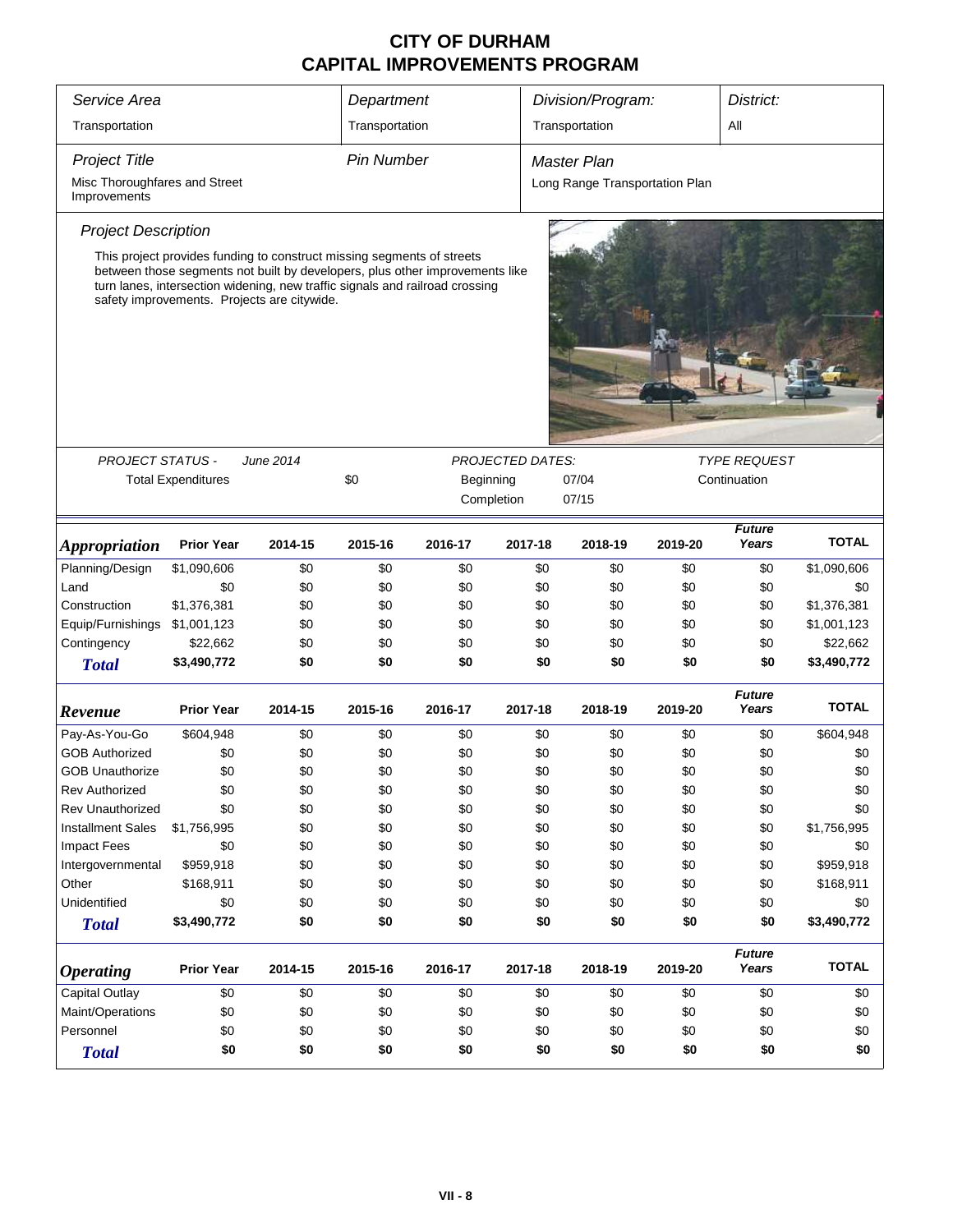| Service Area                     |                           |                                                                                                                                                                                                                                          | Department          |           |                         |     | Division/Program:            |           | District:              |              |
|----------------------------------|---------------------------|------------------------------------------------------------------------------------------------------------------------------------------------------------------------------------------------------------------------------------------|---------------------|-----------|-------------------------|-----|------------------------------|-----------|------------------------|--------------|
| Transportation                   |                           |                                                                                                                                                                                                                                          | <b>Public Works</b> |           |                         |     | Engineering                  |           | All                    |              |
| <b>Project Title</b>             |                           |                                                                                                                                                                                                                                          | <b>Pin Number</b>   |           |                         |     | Master Plan                  |           |                        |              |
| <b>New Sidewalk Construction</b> |                           |                                                                                                                                                                                                                                          |                     |           |                         |     | Durham Walks Pedestrian Plan |           |                        |              |
| <b>Project Description</b>       |                           |                                                                                                                                                                                                                                          |                     |           |                         |     |                              |           |                        |              |
|                                  |                           |                                                                                                                                                                                                                                          |                     |           |                         |     |                              |           |                        |              |
|                                  |                           | This project funds new sidewalk construction citywide based on the Durham<br>Walks Pedestrian Plan. Projects provide better pedestrian access to schools<br>and bus stops, improve pedestrian safety, and improve the City's appearance. |                     |           |                         |     |                              |           |                        |              |
|                                  |                           |                                                                                                                                                                                                                                          |                     |           |                         |     |                              |           |                        |              |
|                                  |                           |                                                                                                                                                                                                                                          |                     |           |                         |     |                              |           |                        |              |
|                                  |                           |                                                                                                                                                                                                                                          |                     |           |                         |     |                              |           |                        |              |
| <b>PROJECT STATUS -</b>          |                           | June 2014                                                                                                                                                                                                                                |                     |           | <b>PROJECTED DATES:</b> |     |                              |           | <b>TYPE REQUEST</b>    |              |
|                                  | <b>Total Expenditures</b> | \$730,724                                                                                                                                                                                                                                |                     |           | Beginning               |     | 07/12                        |           | Continuation           |              |
|                                  |                           |                                                                                                                                                                                                                                          |                     |           | Completion              |     | 07/18                        |           |                        |              |
|                                  |                           |                                                                                                                                                                                                                                          |                     |           |                         |     |                              |           | <b>Future</b>          |              |
| Appropriation                    | <b>Prior Year</b>         | 2014-15                                                                                                                                                                                                                                  | 2015-16             | 2016-17   | 2017-18                 |     | 2018-19                      | 2019-20   | Years                  | <b>TOTAL</b> |
| Planning/Design                  | \$49,771                  | \$0                                                                                                                                                                                                                                      | \$0                 | \$0       |                         | \$0 | \$0                          | \$0       | \$0                    | \$49,771     |
| Land                             | \$11,080                  | \$0                                                                                                                                                                                                                                      | \$0                 | \$0       |                         | \$0 | \$0                          | \$0       | \$0                    | \$11,080     |
| Construction                     | \$7,346,839               | \$0                                                                                                                                                                                                                                      | \$250,000           | \$300,000 | \$300,000               |     | \$300,000                    | \$300,000 | \$0                    | \$8,796,839  |
| <b>Total</b>                     | \$7,407,690               | \$0                                                                                                                                                                                                                                      | \$250,000           | \$300,000 | \$300,000               |     | \$300,000                    | \$300,000 | \$0                    | \$8,857,690  |
| Revenue                          | <b>Prior Year</b>         | 2014-15                                                                                                                                                                                                                                  | 2015-16             | 2016-17   | 2017-18                 |     | 2018-19                      | 2019-20   | <b>Future</b><br>Years | <b>TOTAL</b> |
| Pay-As-You-Go                    | \$0                       | \$0                                                                                                                                                                                                                                      | \$0                 | \$0       |                         | \$0 | \$0                          | \$0       | \$0                    | \$0          |
| <b>GOB Authorized</b>            | \$3,350,000               | \$0                                                                                                                                                                                                                                      | \$0                 | \$0       |                         | \$0 | \$0                          | \$0       | \$0                    | \$3,350,000  |
| <b>GOB Unauthorize</b>           | \$0                       | \$0                                                                                                                                                                                                                                      | \$0                 | \$0       |                         | \$0 | \$0                          | \$0       | \$0                    | \$0          |
| <b>Rev Authorized</b>            | \$0                       | \$0                                                                                                                                                                                                                                      | \$0                 | \$0       |                         | \$0 | \$0                          | \$0       | \$0                    | \$0          |
| <b>Rev Unauthorized</b>          | \$0                       | \$0                                                                                                                                                                                                                                      | \$0                 | \$0       |                         | \$0 | \$0                          | \$0       | \$0                    | \$0          |
| <b>Installment Sales</b>         | \$250,000                 | \$0                                                                                                                                                                                                                                      | \$0                 | \$0       |                         | \$0 | \$0                          | \$0       | \$0                    | \$250,000    |
| <b>Impact Fees</b>               | \$0                       | \$0                                                                                                                                                                                                                                      | \$0                 | \$0       |                         | \$0 | \$0                          | \$0       | \$0                    | \$0          |
| Intergovernmental                | \$3,038,131               | \$0                                                                                                                                                                                                                                      | \$0                 | \$0       |                         | \$0 | \$0                          | \$0       | \$0                    | \$3,038,131  |
| Other                            | \$769,559                 | \$0                                                                                                                                                                                                                                      | \$0                 | \$0       |                         | \$0 | \$0                          | \$0       | \$0                    | \$769,559    |
| Unidentified                     | \$0                       | \$0                                                                                                                                                                                                                                      | \$250,000           | \$300,000 | \$300,000               |     | \$300,000                    | \$300,000 | \$0                    | \$1,450,000  |
| <b>Total</b>                     | \$7,407,690               | \$0                                                                                                                                                                                                                                      | \$250,000           | \$300,000 | \$300,000               |     | \$300,000                    | \$300,000 | \$0                    | \$8,857,690  |
| <b>Operating</b>                 | <b>Prior Year</b>         | 2014-15                                                                                                                                                                                                                                  | 2015-16             | 2016-17   | 2017-18                 |     | 2018-19                      | 2019-20   | <b>Future</b><br>Years | <b>TOTAL</b> |
| Capital Outlay                   | \$0                       | \$0                                                                                                                                                                                                                                      | \$0                 | \$0       |                         | \$0 | \$0                          | \$0       | \$0                    | \$0          |
| Maint/Operations                 | \$0                       | \$0                                                                                                                                                                                                                                      | \$0                 | \$0       |                         | \$0 | \$0                          | \$0       | \$0                    | \$0          |
| Personnel                        | \$0                       | \$0                                                                                                                                                                                                                                      | \$0                 | \$0       |                         | \$0 | \$0                          | \$0       | \$0                    | \$0          |
| <b>Total</b>                     | \$0                       | \$0                                                                                                                                                                                                                                      | \$0                 | \$0       |                         | \$0 | \$0                          | \$0       | \$0                    | \$0          |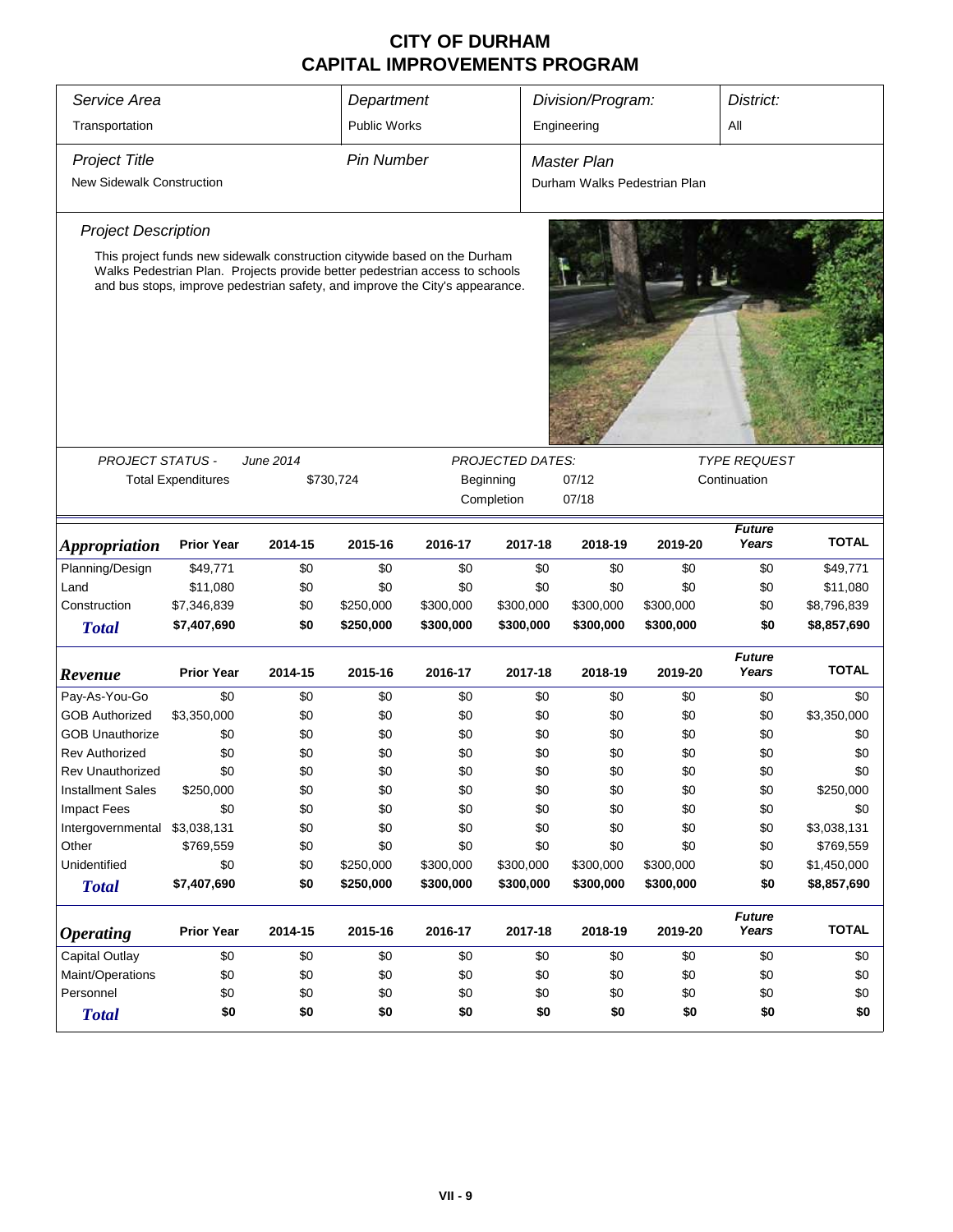| Service Area                          |                           |                                                                                                                                                                                                                                                                                                                                                                                                            | Department        |         |                         | Division/Program:            |         | District:              |              |
|---------------------------------------|---------------------------|------------------------------------------------------------------------------------------------------------------------------------------------------------------------------------------------------------------------------------------------------------------------------------------------------------------------------------------------------------------------------------------------------------|-------------------|---------|-------------------------|------------------------------|---------|------------------------|--------------|
| Transportation                        |                           |                                                                                                                                                                                                                                                                                                                                                                                                            | Public Works      |         |                         | Engineering                  |         | All                    |              |
| <b>Project Title</b>                  |                           |                                                                                                                                                                                                                                                                                                                                                                                                            | <b>Pin Number</b> |         |                         | <b>Master Plan</b>           |         |                        |              |
| <b>Petition Sidewalk Construction</b> |                           |                                                                                                                                                                                                                                                                                                                                                                                                            |                   |         |                         | Durham Walks Pedestrian Plan |         |                        |              |
| <b>Project Description</b>            |                           |                                                                                                                                                                                                                                                                                                                                                                                                            |                   |         |                         |                              |         |                        |              |
|                                       |                           | This program includes funding for construction of new sidewalks requested by<br>citizen petition. The program improves pedestrian safety, encourages walking,<br>provides better pedestrian access to schools and bus stops, and improves the<br>City's appearance. FY15 Funding will address Infinity Rd., University Dr.,<br>Hardwick Dr., Roxboro St., Yorktown Ave., Fayetteville Rd. and Juliette Dr. |                   |         |                         |                              |         |                        |              |
|                                       |                           |                                                                                                                                                                                                                                                                                                                                                                                                            |                   |         |                         |                              |         |                        |              |
| PROJECT STATUS -                      |                           | June 2014                                                                                                                                                                                                                                                                                                                                                                                                  |                   |         | <b>PROJECTED DATES:</b> |                              |         | <b>TYPE REQUEST</b>    |              |
|                                       | <b>Total Expenditures</b> |                                                                                                                                                                                                                                                                                                                                                                                                            | \$0               |         | Beginning               | 10/12                        |         | Continuation           |              |
|                                       |                           |                                                                                                                                                                                                                                                                                                                                                                                                            |                   |         | Completion              | 09/18                        |         |                        |              |
| <b>Appropriation</b>                  | <b>Prior Year</b>         | 2014-15                                                                                                                                                                                                                                                                                                                                                                                                    | 2015-16           | 2016-17 | 2017-18                 | 2018-19                      | 2019-20 | <b>Future</b><br>Years | <b>TOTAL</b> |
| Planning/Design                       | \$0                       | \$0                                                                                                                                                                                                                                                                                                                                                                                                        | \$0               | \$0     | \$0                     | \$0                          | \$0     | \$0                    | \$0          |
| Land                                  | \$0                       | \$0                                                                                                                                                                                                                                                                                                                                                                                                        | \$0               | \$0     | \$0                     | \$0                          | \$0     | \$0                    | \$0          |
| Construction                          | \$424,119                 | \$400,000                                                                                                                                                                                                                                                                                                                                                                                                  | \$0               | \$0     | \$0                     | \$0                          | \$0     | \$0                    | \$824,119    |
| Equip/Furnishings                     | \$0                       | \$0                                                                                                                                                                                                                                                                                                                                                                                                        | \$0               | \$0     | \$0                     | \$0                          | \$0     | \$0                    | \$0          |
| Contingency                           | \$0                       | \$0                                                                                                                                                                                                                                                                                                                                                                                                        | \$0               | \$0     | \$0                     | \$0                          | \$0     | \$0                    | \$0          |
| <b>Total</b>                          | \$424,119                 | \$400,000                                                                                                                                                                                                                                                                                                                                                                                                  | \$0               | \$0     | \$0                     | \$0                          | \$0     | \$0                    | \$824,119    |
| Revenue                               | <b>Prior Year</b>         | 2014-15                                                                                                                                                                                                                                                                                                                                                                                                    | 2015-16           | 2016-17 | 2017-18                 | 2018-19                      | 2019-20 | <b>Future</b><br>Years | <b>TOTAL</b> |
| Pay-As-You-Go                         | \$100,000                 | \$0                                                                                                                                                                                                                                                                                                                                                                                                        | \$0               | \$0     | \$0                     | \$0                          | \$0     | \$0                    | \$100,000    |
| <b>GOB Authorized</b>                 | \$0                       | \$0                                                                                                                                                                                                                                                                                                                                                                                                        | \$0               | \$0     | \$0                     | \$0                          | \$0     | \$0                    | \$0          |
| <b>GOB Unauthorize</b>                | \$0                       | \$0                                                                                                                                                                                                                                                                                                                                                                                                        | \$0               | \$0     | \$0                     | \$0                          | \$0     | \$0                    | \$0          |
| <b>Rev Authorized</b>                 | \$0                       | \$0                                                                                                                                                                                                                                                                                                                                                                                                        | \$0               | \$0     | \$0                     | \$0                          | \$0     | \$0                    | \$0          |
| <b>Rev Unauthorized</b>               | \$0                       | \$0                                                                                                                                                                                                                                                                                                                                                                                                        | \$0               | \$0     | \$0                     | \$0                          | \$0     | \$0                    | \$0          |
| <b>Installment Sales</b>              | \$200,000                 | \$400,000                                                                                                                                                                                                                                                                                                                                                                                                  | \$0               | \$0     | \$0                     | \$0                          | \$0     | \$0                    | \$600,000    |
| <b>Impact Fees</b>                    | \$0                       | \$0                                                                                                                                                                                                                                                                                                                                                                                                        | \$0               | \$0     | \$0                     | \$0                          | \$0     | \$0                    | \$0          |
| Intergovernmental                     | \$0                       | \$0                                                                                                                                                                                                                                                                                                                                                                                                        | \$0               | \$0     | \$0                     | \$0                          | \$0     | \$0                    | \$0          |
| Other                                 | \$124,119                 | \$0                                                                                                                                                                                                                                                                                                                                                                                                        | \$0               | \$0     | \$0                     | \$0                          | \$0     | \$0                    | \$124,119    |
| Unidentified                          | \$0                       | \$0                                                                                                                                                                                                                                                                                                                                                                                                        | \$0               | \$0     | \$0                     | \$0                          | \$0     | \$0                    | \$0          |
| <b>Total</b>                          | \$424,119                 | \$400,000                                                                                                                                                                                                                                                                                                                                                                                                  | \$0               | \$0     | \$0                     | \$0                          | \$0     | \$0                    | \$824,119    |
| <b>Operating</b>                      | <b>Prior Year</b>         | 2014-15                                                                                                                                                                                                                                                                                                                                                                                                    | 2015-16           | 2016-17 | 2017-18                 | 2018-19                      | 2019-20 | <b>Future</b><br>Years | <b>TOTAL</b> |
| Capital Outlay                        | \$0                       | \$0                                                                                                                                                                                                                                                                                                                                                                                                        | \$0               | \$0     | \$0                     | \$0                          | \$0     | \$0                    | \$0          |
| Maint/Operations                      | \$0                       | \$0                                                                                                                                                                                                                                                                                                                                                                                                        | \$0               | \$0     | \$0                     | \$0                          | \$0     | \$0                    | \$0          |
| Personnel                             | \$0                       | \$0                                                                                                                                                                                                                                                                                                                                                                                                        | \$0               | \$0     | \$0                     | \$0                          | \$0     | \$0                    | \$0          |
| <b>Total</b>                          | \$0                       | \$0                                                                                                                                                                                                                                                                                                                                                                                                        | \$0               | \$0     | \$0                     | \$0                          | \$0     | \$0                    | \$0          |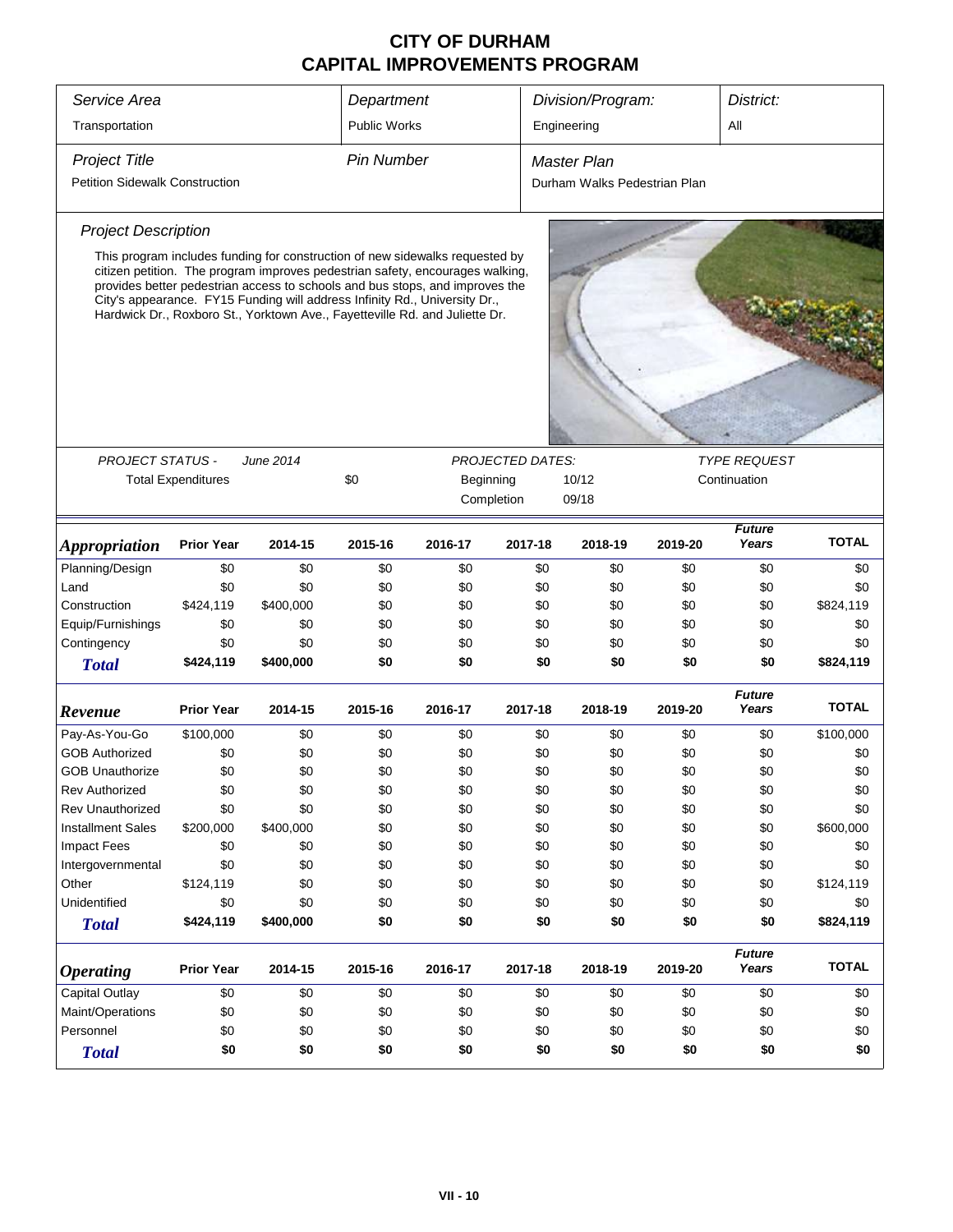| Service Area<br>Division/Program:<br>District:<br>Department<br>Transportation<br><b>Public Works</b><br>Engineering<br>All<br><b>Project Title</b><br><b>Pin Number</b><br><b>Master Plan</b><br>Sidewalk Repair, ADA and Gaps<br>Pedestrian Master Plan<br><b>Project Description</b><br>This program includes funding for on-going repair, maintenance and ADA<br>required improvements to existing City sidewalks. The program improves<br>pedestrian safety, encourages walking, provides better access for pedestrians<br>and preserves City sidewalk assets.<br><b>PROJECT STATUS -</b><br><b>TYPE REQUEST</b><br>June 2014<br><b>PROJECTED DATES:</b><br>\$0<br><b>Total Expenditures</b><br>07/11<br>Continuation<br>Beginning<br>Completion<br>06/14<br><b>Future</b><br><b>TOTAL</b><br>Years<br><b>Prior Year</b><br>2014-15<br>2015-16<br>2016-17<br>2017-18<br>2018-19<br>2019-20<br><i><b>Appropriation</b></i><br>Planning/Design<br>\$0<br>\$0<br>\$0<br>\$0<br>\$0<br>\$0<br>\$0<br>\$0<br>\$0<br>Land<br>\$0<br>\$0<br>\$0<br>\$0<br>\$0<br>\$0<br>\$0<br>\$0<br>\$0<br>\$700,000<br>Construction<br>\$200,000<br>\$0<br>\$100,000<br>\$100,000<br>\$100,000<br>\$100,000<br>\$100,000<br>\$0<br>Equip/Furnishings<br>\$0<br>\$0<br>\$0<br>\$0<br>\$0<br>\$0<br>\$0<br>\$0<br>\$0<br>Contingency<br>\$0<br>\$0<br>\$0<br>\$0<br>\$0<br>\$0<br>\$0<br>\$0<br>\$0<br>\$200,000<br>\$0<br>\$100,000<br>\$100,000<br>\$100,000<br>\$100,000<br>\$100,000<br>\$0<br>\$700,000<br><b>Total</b><br><b>Future</b><br><b>TOTAL</b><br>Years<br><b>Prior Year</b><br>2014-15<br>2015-16<br>2016-17<br>2017-18<br>2018-19<br>2019-20<br>Revenue<br>Pay-As-You-Go<br>\$0<br>\$0<br>\$0<br>\$0<br>\$0<br>\$0<br>\$0<br>\$0<br>\$0<br><b>GOB Authorized</b><br>\$0<br>\$0<br>\$0<br>\$0<br>\$0<br>\$0<br>\$0<br>\$0<br>\$0<br>\$0<br>\$0<br>\$0<br>\$0<br>\$0<br>\$0<br>\$0<br><b>GOB Unauthorize</b><br>\$0<br>\$0<br>\$0<br>\$0<br>\$0<br>\$0<br>\$0<br>\$0<br>\$0<br>\$0<br><b>Rev Authorized</b><br>\$0<br>Rev Unauthorized<br>\$0<br>\$0<br>\$0<br>\$0<br>\$0<br>\$0<br>\$0<br>\$0<br>\$0<br>\$0<br>\$0<br>\$0<br>\$100,000<br><b>Installment Sales</b><br>\$100,000<br>\$0<br>\$0<br>\$0<br>\$0<br><b>Impact Fees</b><br>\$0<br>\$0<br>\$0<br>\$0<br>\$0<br>\$0<br>\$0<br>\$0<br>\$0<br>\$0<br>\$0<br>\$0<br>\$0<br>\$0<br>\$0<br>\$0<br>\$0<br>\$0<br>Intergovernmental<br>\$100,000<br>Other<br>\$100,000<br>\$0<br>\$0<br>\$0<br>\$0<br>\$0<br>\$0<br>\$0<br>Unidentified<br>\$0<br>\$0<br>\$100,000<br>\$100,000<br>\$100,000<br>\$100,000<br>\$100,000<br>\$0<br>\$500,000<br>\$200,000<br>\$0<br>\$100,000<br>\$100,000<br>\$100,000<br>\$100,000<br>\$100,000<br>\$0<br>\$700,000<br><b>Total</b><br><b>Future</b><br><b>TOTAL</b><br><b>Prior Year</b><br>2015-16<br>Years<br>2014-15<br>2016-17<br>2017-18<br>2018-19<br>2019-20<br><b>Operating</b><br><b>Capital Outlay</b><br>\$0<br>\$0<br>\$0<br>\$0<br>\$0<br>\$0<br>\$0<br>\$0<br>\$0<br>Maint/Operations<br>\$0<br>\$0<br>\$0<br>\$0<br>\$0<br>\$0<br>\$0<br>\$0<br>\$0<br>\$0<br>\$0<br>\$0<br>\$0<br>Personnel<br>\$0<br>\$0<br>\$0<br>\$0<br>\$0 |              |     |     |     |     |     |     |     |     |     |
|---------------------------------------------------------------------------------------------------------------------------------------------------------------------------------------------------------------------------------------------------------------------------------------------------------------------------------------------------------------------------------------------------------------------------------------------------------------------------------------------------------------------------------------------------------------------------------------------------------------------------------------------------------------------------------------------------------------------------------------------------------------------------------------------------------------------------------------------------------------------------------------------------------------------------------------------------------------------------------------------------------------------------------------------------------------------------------------------------------------------------------------------------------------------------------------------------------------------------------------------------------------------------------------------------------------------------------------------------------------------------------------------------------------------------------------------------------------------------------------------------------------------------------------------------------------------------------------------------------------------------------------------------------------------------------------------------------------------------------------------------------------------------------------------------------------------------------------------------------------------------------------------------------------------------------------------------------------------------------------------------------------------------------------------------------------------------------------------------------------------------------------------------------------------------------------------------------------------------------------------------------------------------------------------------------------------------------------------------------------------------------------------------------------------------------------------------------------------------------------------------------------------------------------------------------------------------------------------------------------------------------------------------------------------------------------------------------------------------------------------------------------------------------------------------------------------------------------------------------------------------------------------------------------------------------------------------------------------------------------------------------------------------------------------------------------------------------------------------------------------------------|--------------|-----|-----|-----|-----|-----|-----|-----|-----|-----|
|                                                                                                                                                                                                                                                                                                                                                                                                                                                                                                                                                                                                                                                                                                                                                                                                                                                                                                                                                                                                                                                                                                                                                                                                                                                                                                                                                                                                                                                                                                                                                                                                                                                                                                                                                                                                                                                                                                                                                                                                                                                                                                                                                                                                                                                                                                                                                                                                                                                                                                                                                                                                                                                                                                                                                                                                                                                                                                                                                                                                                                                                                                                                 |              |     |     |     |     |     |     |     |     |     |
|                                                                                                                                                                                                                                                                                                                                                                                                                                                                                                                                                                                                                                                                                                                                                                                                                                                                                                                                                                                                                                                                                                                                                                                                                                                                                                                                                                                                                                                                                                                                                                                                                                                                                                                                                                                                                                                                                                                                                                                                                                                                                                                                                                                                                                                                                                                                                                                                                                                                                                                                                                                                                                                                                                                                                                                                                                                                                                                                                                                                                                                                                                                                 |              |     |     |     |     |     |     |     |     |     |
|                                                                                                                                                                                                                                                                                                                                                                                                                                                                                                                                                                                                                                                                                                                                                                                                                                                                                                                                                                                                                                                                                                                                                                                                                                                                                                                                                                                                                                                                                                                                                                                                                                                                                                                                                                                                                                                                                                                                                                                                                                                                                                                                                                                                                                                                                                                                                                                                                                                                                                                                                                                                                                                                                                                                                                                                                                                                                                                                                                                                                                                                                                                                 |              |     |     |     |     |     |     |     |     |     |
|                                                                                                                                                                                                                                                                                                                                                                                                                                                                                                                                                                                                                                                                                                                                                                                                                                                                                                                                                                                                                                                                                                                                                                                                                                                                                                                                                                                                                                                                                                                                                                                                                                                                                                                                                                                                                                                                                                                                                                                                                                                                                                                                                                                                                                                                                                                                                                                                                                                                                                                                                                                                                                                                                                                                                                                                                                                                                                                                                                                                                                                                                                                                 |              |     |     |     |     |     |     |     |     |     |
|                                                                                                                                                                                                                                                                                                                                                                                                                                                                                                                                                                                                                                                                                                                                                                                                                                                                                                                                                                                                                                                                                                                                                                                                                                                                                                                                                                                                                                                                                                                                                                                                                                                                                                                                                                                                                                                                                                                                                                                                                                                                                                                                                                                                                                                                                                                                                                                                                                                                                                                                                                                                                                                                                                                                                                                                                                                                                                                                                                                                                                                                                                                                 |              |     |     |     |     |     |     |     |     |     |
|                                                                                                                                                                                                                                                                                                                                                                                                                                                                                                                                                                                                                                                                                                                                                                                                                                                                                                                                                                                                                                                                                                                                                                                                                                                                                                                                                                                                                                                                                                                                                                                                                                                                                                                                                                                                                                                                                                                                                                                                                                                                                                                                                                                                                                                                                                                                                                                                                                                                                                                                                                                                                                                                                                                                                                                                                                                                                                                                                                                                                                                                                                                                 |              |     |     |     |     |     |     |     |     |     |
|                                                                                                                                                                                                                                                                                                                                                                                                                                                                                                                                                                                                                                                                                                                                                                                                                                                                                                                                                                                                                                                                                                                                                                                                                                                                                                                                                                                                                                                                                                                                                                                                                                                                                                                                                                                                                                                                                                                                                                                                                                                                                                                                                                                                                                                                                                                                                                                                                                                                                                                                                                                                                                                                                                                                                                                                                                                                                                                                                                                                                                                                                                                                 |              |     |     |     |     |     |     |     |     |     |
|                                                                                                                                                                                                                                                                                                                                                                                                                                                                                                                                                                                                                                                                                                                                                                                                                                                                                                                                                                                                                                                                                                                                                                                                                                                                                                                                                                                                                                                                                                                                                                                                                                                                                                                                                                                                                                                                                                                                                                                                                                                                                                                                                                                                                                                                                                                                                                                                                                                                                                                                                                                                                                                                                                                                                                                                                                                                                                                                                                                                                                                                                                                                 |              |     |     |     |     |     |     |     |     |     |
|                                                                                                                                                                                                                                                                                                                                                                                                                                                                                                                                                                                                                                                                                                                                                                                                                                                                                                                                                                                                                                                                                                                                                                                                                                                                                                                                                                                                                                                                                                                                                                                                                                                                                                                                                                                                                                                                                                                                                                                                                                                                                                                                                                                                                                                                                                                                                                                                                                                                                                                                                                                                                                                                                                                                                                                                                                                                                                                                                                                                                                                                                                                                 |              |     |     |     |     |     |     |     |     |     |
|                                                                                                                                                                                                                                                                                                                                                                                                                                                                                                                                                                                                                                                                                                                                                                                                                                                                                                                                                                                                                                                                                                                                                                                                                                                                                                                                                                                                                                                                                                                                                                                                                                                                                                                                                                                                                                                                                                                                                                                                                                                                                                                                                                                                                                                                                                                                                                                                                                                                                                                                                                                                                                                                                                                                                                                                                                                                                                                                                                                                                                                                                                                                 |              |     |     |     |     |     |     |     |     |     |
|                                                                                                                                                                                                                                                                                                                                                                                                                                                                                                                                                                                                                                                                                                                                                                                                                                                                                                                                                                                                                                                                                                                                                                                                                                                                                                                                                                                                                                                                                                                                                                                                                                                                                                                                                                                                                                                                                                                                                                                                                                                                                                                                                                                                                                                                                                                                                                                                                                                                                                                                                                                                                                                                                                                                                                                                                                                                                                                                                                                                                                                                                                                                 |              |     |     |     |     |     |     |     |     |     |
|                                                                                                                                                                                                                                                                                                                                                                                                                                                                                                                                                                                                                                                                                                                                                                                                                                                                                                                                                                                                                                                                                                                                                                                                                                                                                                                                                                                                                                                                                                                                                                                                                                                                                                                                                                                                                                                                                                                                                                                                                                                                                                                                                                                                                                                                                                                                                                                                                                                                                                                                                                                                                                                                                                                                                                                                                                                                                                                                                                                                                                                                                                                                 |              |     |     |     |     |     |     |     |     |     |
|                                                                                                                                                                                                                                                                                                                                                                                                                                                                                                                                                                                                                                                                                                                                                                                                                                                                                                                                                                                                                                                                                                                                                                                                                                                                                                                                                                                                                                                                                                                                                                                                                                                                                                                                                                                                                                                                                                                                                                                                                                                                                                                                                                                                                                                                                                                                                                                                                                                                                                                                                                                                                                                                                                                                                                                                                                                                                                                                                                                                                                                                                                                                 |              |     |     |     |     |     |     |     |     |     |
|                                                                                                                                                                                                                                                                                                                                                                                                                                                                                                                                                                                                                                                                                                                                                                                                                                                                                                                                                                                                                                                                                                                                                                                                                                                                                                                                                                                                                                                                                                                                                                                                                                                                                                                                                                                                                                                                                                                                                                                                                                                                                                                                                                                                                                                                                                                                                                                                                                                                                                                                                                                                                                                                                                                                                                                                                                                                                                                                                                                                                                                                                                                                 |              |     |     |     |     |     |     |     |     |     |
|                                                                                                                                                                                                                                                                                                                                                                                                                                                                                                                                                                                                                                                                                                                                                                                                                                                                                                                                                                                                                                                                                                                                                                                                                                                                                                                                                                                                                                                                                                                                                                                                                                                                                                                                                                                                                                                                                                                                                                                                                                                                                                                                                                                                                                                                                                                                                                                                                                                                                                                                                                                                                                                                                                                                                                                                                                                                                                                                                                                                                                                                                                                                 |              |     |     |     |     |     |     |     |     |     |
|                                                                                                                                                                                                                                                                                                                                                                                                                                                                                                                                                                                                                                                                                                                                                                                                                                                                                                                                                                                                                                                                                                                                                                                                                                                                                                                                                                                                                                                                                                                                                                                                                                                                                                                                                                                                                                                                                                                                                                                                                                                                                                                                                                                                                                                                                                                                                                                                                                                                                                                                                                                                                                                                                                                                                                                                                                                                                                                                                                                                                                                                                                                                 |              |     |     |     |     |     |     |     |     |     |
|                                                                                                                                                                                                                                                                                                                                                                                                                                                                                                                                                                                                                                                                                                                                                                                                                                                                                                                                                                                                                                                                                                                                                                                                                                                                                                                                                                                                                                                                                                                                                                                                                                                                                                                                                                                                                                                                                                                                                                                                                                                                                                                                                                                                                                                                                                                                                                                                                                                                                                                                                                                                                                                                                                                                                                                                                                                                                                                                                                                                                                                                                                                                 |              |     |     |     |     |     |     |     |     |     |
|                                                                                                                                                                                                                                                                                                                                                                                                                                                                                                                                                                                                                                                                                                                                                                                                                                                                                                                                                                                                                                                                                                                                                                                                                                                                                                                                                                                                                                                                                                                                                                                                                                                                                                                                                                                                                                                                                                                                                                                                                                                                                                                                                                                                                                                                                                                                                                                                                                                                                                                                                                                                                                                                                                                                                                                                                                                                                                                                                                                                                                                                                                                                 |              |     |     |     |     |     |     |     |     |     |
|                                                                                                                                                                                                                                                                                                                                                                                                                                                                                                                                                                                                                                                                                                                                                                                                                                                                                                                                                                                                                                                                                                                                                                                                                                                                                                                                                                                                                                                                                                                                                                                                                                                                                                                                                                                                                                                                                                                                                                                                                                                                                                                                                                                                                                                                                                                                                                                                                                                                                                                                                                                                                                                                                                                                                                                                                                                                                                                                                                                                                                                                                                                                 |              |     |     |     |     |     |     |     |     |     |
|                                                                                                                                                                                                                                                                                                                                                                                                                                                                                                                                                                                                                                                                                                                                                                                                                                                                                                                                                                                                                                                                                                                                                                                                                                                                                                                                                                                                                                                                                                                                                                                                                                                                                                                                                                                                                                                                                                                                                                                                                                                                                                                                                                                                                                                                                                                                                                                                                                                                                                                                                                                                                                                                                                                                                                                                                                                                                                                                                                                                                                                                                                                                 |              |     |     |     |     |     |     |     |     |     |
|                                                                                                                                                                                                                                                                                                                                                                                                                                                                                                                                                                                                                                                                                                                                                                                                                                                                                                                                                                                                                                                                                                                                                                                                                                                                                                                                                                                                                                                                                                                                                                                                                                                                                                                                                                                                                                                                                                                                                                                                                                                                                                                                                                                                                                                                                                                                                                                                                                                                                                                                                                                                                                                                                                                                                                                                                                                                                                                                                                                                                                                                                                                                 |              |     |     |     |     |     |     |     |     |     |
|                                                                                                                                                                                                                                                                                                                                                                                                                                                                                                                                                                                                                                                                                                                                                                                                                                                                                                                                                                                                                                                                                                                                                                                                                                                                                                                                                                                                                                                                                                                                                                                                                                                                                                                                                                                                                                                                                                                                                                                                                                                                                                                                                                                                                                                                                                                                                                                                                                                                                                                                                                                                                                                                                                                                                                                                                                                                                                                                                                                                                                                                                                                                 |              |     |     |     |     |     |     |     |     |     |
|                                                                                                                                                                                                                                                                                                                                                                                                                                                                                                                                                                                                                                                                                                                                                                                                                                                                                                                                                                                                                                                                                                                                                                                                                                                                                                                                                                                                                                                                                                                                                                                                                                                                                                                                                                                                                                                                                                                                                                                                                                                                                                                                                                                                                                                                                                                                                                                                                                                                                                                                                                                                                                                                                                                                                                                                                                                                                                                                                                                                                                                                                                                                 |              |     |     |     |     |     |     |     |     |     |
|                                                                                                                                                                                                                                                                                                                                                                                                                                                                                                                                                                                                                                                                                                                                                                                                                                                                                                                                                                                                                                                                                                                                                                                                                                                                                                                                                                                                                                                                                                                                                                                                                                                                                                                                                                                                                                                                                                                                                                                                                                                                                                                                                                                                                                                                                                                                                                                                                                                                                                                                                                                                                                                                                                                                                                                                                                                                                                                                                                                                                                                                                                                                 |              |     |     |     |     |     |     |     |     |     |
|                                                                                                                                                                                                                                                                                                                                                                                                                                                                                                                                                                                                                                                                                                                                                                                                                                                                                                                                                                                                                                                                                                                                                                                                                                                                                                                                                                                                                                                                                                                                                                                                                                                                                                                                                                                                                                                                                                                                                                                                                                                                                                                                                                                                                                                                                                                                                                                                                                                                                                                                                                                                                                                                                                                                                                                                                                                                                                                                                                                                                                                                                                                                 |              |     |     |     |     |     |     |     |     |     |
|                                                                                                                                                                                                                                                                                                                                                                                                                                                                                                                                                                                                                                                                                                                                                                                                                                                                                                                                                                                                                                                                                                                                                                                                                                                                                                                                                                                                                                                                                                                                                                                                                                                                                                                                                                                                                                                                                                                                                                                                                                                                                                                                                                                                                                                                                                                                                                                                                                                                                                                                                                                                                                                                                                                                                                                                                                                                                                                                                                                                                                                                                                                                 |              |     |     |     |     |     |     |     |     |     |
|                                                                                                                                                                                                                                                                                                                                                                                                                                                                                                                                                                                                                                                                                                                                                                                                                                                                                                                                                                                                                                                                                                                                                                                                                                                                                                                                                                                                                                                                                                                                                                                                                                                                                                                                                                                                                                                                                                                                                                                                                                                                                                                                                                                                                                                                                                                                                                                                                                                                                                                                                                                                                                                                                                                                                                                                                                                                                                                                                                                                                                                                                                                                 |              |     |     |     |     |     |     |     |     |     |
|                                                                                                                                                                                                                                                                                                                                                                                                                                                                                                                                                                                                                                                                                                                                                                                                                                                                                                                                                                                                                                                                                                                                                                                                                                                                                                                                                                                                                                                                                                                                                                                                                                                                                                                                                                                                                                                                                                                                                                                                                                                                                                                                                                                                                                                                                                                                                                                                                                                                                                                                                                                                                                                                                                                                                                                                                                                                                                                                                                                                                                                                                                                                 |              |     |     |     |     |     |     |     |     |     |
|                                                                                                                                                                                                                                                                                                                                                                                                                                                                                                                                                                                                                                                                                                                                                                                                                                                                                                                                                                                                                                                                                                                                                                                                                                                                                                                                                                                                                                                                                                                                                                                                                                                                                                                                                                                                                                                                                                                                                                                                                                                                                                                                                                                                                                                                                                                                                                                                                                                                                                                                                                                                                                                                                                                                                                                                                                                                                                                                                                                                                                                                                                                                 |              |     |     |     |     |     |     |     |     |     |
|                                                                                                                                                                                                                                                                                                                                                                                                                                                                                                                                                                                                                                                                                                                                                                                                                                                                                                                                                                                                                                                                                                                                                                                                                                                                                                                                                                                                                                                                                                                                                                                                                                                                                                                                                                                                                                                                                                                                                                                                                                                                                                                                                                                                                                                                                                                                                                                                                                                                                                                                                                                                                                                                                                                                                                                                                                                                                                                                                                                                                                                                                                                                 |              |     |     |     |     |     |     |     |     |     |
|                                                                                                                                                                                                                                                                                                                                                                                                                                                                                                                                                                                                                                                                                                                                                                                                                                                                                                                                                                                                                                                                                                                                                                                                                                                                                                                                                                                                                                                                                                                                                                                                                                                                                                                                                                                                                                                                                                                                                                                                                                                                                                                                                                                                                                                                                                                                                                                                                                                                                                                                                                                                                                                                                                                                                                                                                                                                                                                                                                                                                                                                                                                                 |              |     |     |     |     |     |     |     |     |     |
|                                                                                                                                                                                                                                                                                                                                                                                                                                                                                                                                                                                                                                                                                                                                                                                                                                                                                                                                                                                                                                                                                                                                                                                                                                                                                                                                                                                                                                                                                                                                                                                                                                                                                                                                                                                                                                                                                                                                                                                                                                                                                                                                                                                                                                                                                                                                                                                                                                                                                                                                                                                                                                                                                                                                                                                                                                                                                                                                                                                                                                                                                                                                 |              |     |     |     |     |     |     |     |     |     |
|                                                                                                                                                                                                                                                                                                                                                                                                                                                                                                                                                                                                                                                                                                                                                                                                                                                                                                                                                                                                                                                                                                                                                                                                                                                                                                                                                                                                                                                                                                                                                                                                                                                                                                                                                                                                                                                                                                                                                                                                                                                                                                                                                                                                                                                                                                                                                                                                                                                                                                                                                                                                                                                                                                                                                                                                                                                                                                                                                                                                                                                                                                                                 |              |     |     |     |     |     |     |     |     |     |
|                                                                                                                                                                                                                                                                                                                                                                                                                                                                                                                                                                                                                                                                                                                                                                                                                                                                                                                                                                                                                                                                                                                                                                                                                                                                                                                                                                                                                                                                                                                                                                                                                                                                                                                                                                                                                                                                                                                                                                                                                                                                                                                                                                                                                                                                                                                                                                                                                                                                                                                                                                                                                                                                                                                                                                                                                                                                                                                                                                                                                                                                                                                                 |              |     |     |     |     |     |     |     |     |     |
|                                                                                                                                                                                                                                                                                                                                                                                                                                                                                                                                                                                                                                                                                                                                                                                                                                                                                                                                                                                                                                                                                                                                                                                                                                                                                                                                                                                                                                                                                                                                                                                                                                                                                                                                                                                                                                                                                                                                                                                                                                                                                                                                                                                                                                                                                                                                                                                                                                                                                                                                                                                                                                                                                                                                                                                                                                                                                                                                                                                                                                                                                                                                 | <b>Total</b> | \$0 | \$0 | \$0 | \$0 | \$0 | \$0 | \$0 | \$0 | \$0 |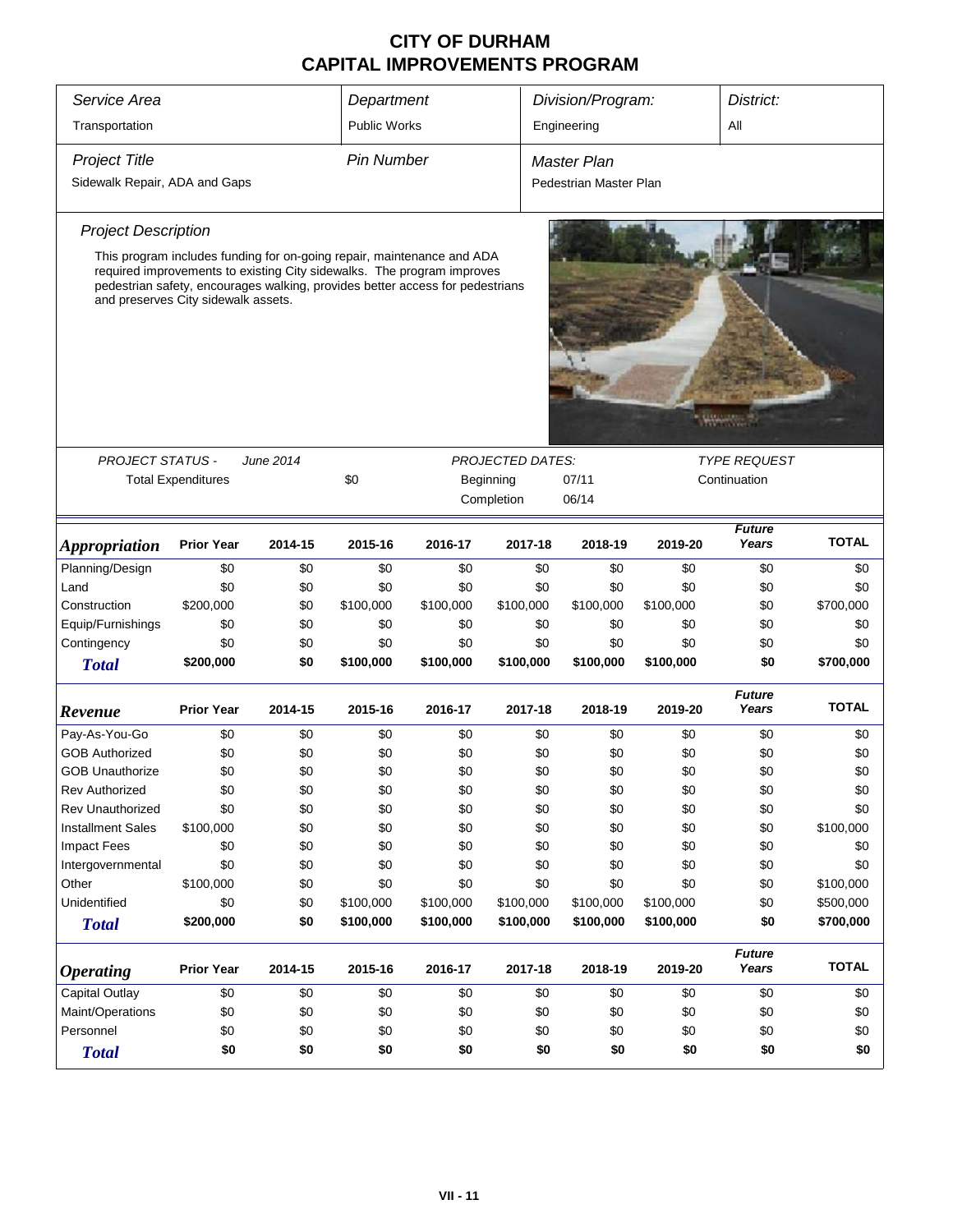| Service Area                                                                                                                                                                                                                                             |                   |             | Department          | Division/Program:       |                           |             |                                   | District:              |              |  |  |  |  |
|----------------------------------------------------------------------------------------------------------------------------------------------------------------------------------------------------------------------------------------------------------|-------------------|-------------|---------------------|-------------------------|---------------------------|-------------|-----------------------------------|------------------------|--------------|--|--|--|--|
| Transportation                                                                                                                                                                                                                                           |                   |             | <b>Public Works</b> |                         | <b>Street Maintenance</b> |             | All                               |                        |              |  |  |  |  |
| <b>Project Title</b>                                                                                                                                                                                                                                     |                   |             | <b>Pin Number</b>   |                         |                           | Master Plan |                                   |                        |              |  |  |  |  |
| Street Paving & Maintenance                                                                                                                                                                                                                              |                   |             |                     |                         |                           |             |                                   |                        |              |  |  |  |  |
| <b>Project Description</b><br>This project will address street paving and maintenance needs throughout the<br>City. The department of Public Works has oversight of the City's Pavement<br>Condition Index and will use funding to address deficiencies. |                   |             |                     |                         |                           |             |                                   |                        |              |  |  |  |  |
|                                                                                                                                                                                                                                                          |                   |             |                     |                         |                           |             |                                   |                        |              |  |  |  |  |
| <b>PROJECT STATUS -</b><br>June 2014                                                                                                                                                                                                                     |                   |             | \$0                 |                         | <b>PROJECTED DATES:</b>   | 07/14       | <b>TYPE REQUEST</b><br><b>New</b> |                        |              |  |  |  |  |
| <b>Total Expenditures</b>                                                                                                                                                                                                                                |                   |             |                     | Beginning<br>Completion |                           | 06/16       |                                   |                        |              |  |  |  |  |
| <b>Appropriation</b>                                                                                                                                                                                                                                     | <b>Prior Year</b> | 2014-15     | 2015-16             | 2016-17                 | 2017-18                   | 2018-19     | 2019-20                           | <b>Future</b><br>Years | <b>TOTAL</b> |  |  |  |  |
| Construction                                                                                                                                                                                                                                             | \$0               | \$1,000,000 | \$0                 | \$0                     | \$0                       | \$0         | \$0                               | \$0                    | \$1,000,000  |  |  |  |  |
| <b>Total</b>                                                                                                                                                                                                                                             | \$0               | \$1,000,000 | \$0                 | \$0                     | \$0                       | \$0         | \$0                               | \$0                    | \$1,000,000  |  |  |  |  |
| Revenue                                                                                                                                                                                                                                                  | <b>Prior Year</b> | 2014-15     | 2015-16             | 2016-17                 | 2017-18                   | 2018-19     | 2019-20                           | <b>Future</b><br>Years | <b>TOTAL</b> |  |  |  |  |
| Other                                                                                                                                                                                                                                                    | \$0               | \$1,000,000 | \$0                 | \$0                     | \$0                       | \$0         | \$0                               | \$0                    | \$1,000,000  |  |  |  |  |
| <b>Total</b>                                                                                                                                                                                                                                             | \$0               | \$1,000,000 | \$0                 | \$0                     | \$0                       | \$0         | \$0                               | \$0                    | \$1,000,000  |  |  |  |  |